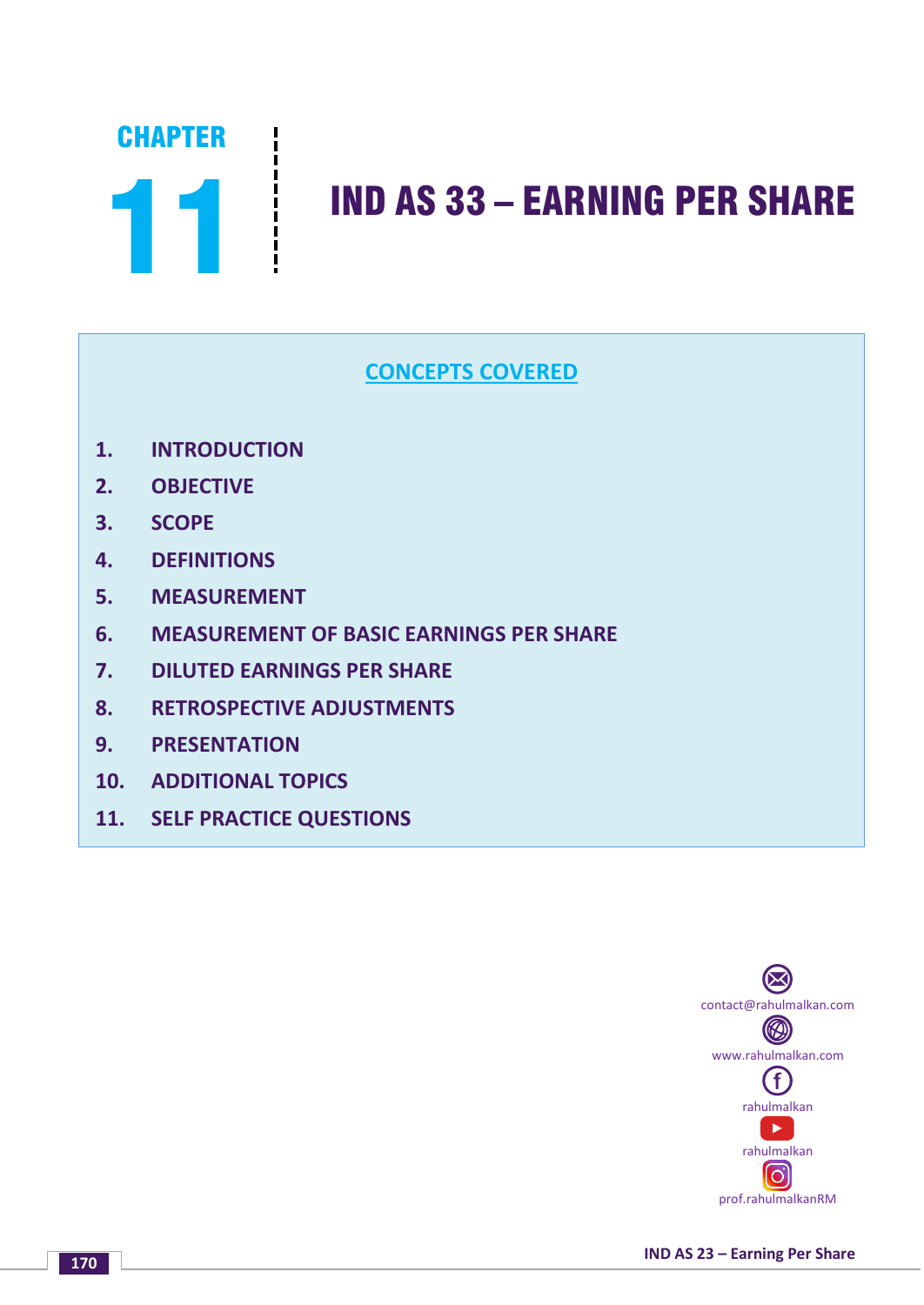#### **1. INTRODUCTION :**

Earnings per share (EPS) is an important measure of the performance of the company. The equity shareholders (ordinary shareholders as per Ind AS 33) invest their money in the entity as owners of the company. They undertake business risks and financial risks along with all allied systematic and non-systematic risks of the company. Naturally they expect a higher than normal return on their investments. EPS is a ratio that is widely used by financial analysts, investors and other users to gauge an entity's profitability and to value its shares. Its purpose is to indicate how effective an entity has been in using the resources provided by the ordinary shareholders, and to assess the entity's current net earnings. EPS also forms the basis for calculating the price-earnings ratio, which is widely used by investors and analysts to value shares.

#### **2. OBJECTIVE :**

- (i) To prescribe principles for the determination and presentation of earnings per share
- (ii) To facilitate performance comparisons between different entities in the same reporting period
- (iii) To facilitate performance comparisons between different reporting periods for the same entity

#### **3. SCOPE :**

This standard is applicable, i.e. EPS should be disclosed while preparing CFS and SFS. Information to be used should be from respective financial statements

#### **4. DEFINITIONS :**

1. An **ordinary share** is an equity instrument that is subordinate to all other classes of equity instruments. Ordinary shares participate in profit for the period only after other types of shares such as preference shares have participated. An entity may have more than one class of ordinary shares. Ordinary shares of the same class have the same rights to receive dividend.

An equity instrument is any contract that evidences a residual interest in the assets of an entity after deducting all of its liabilities.

2. **A potential ordinary share** is a financial instrument or other contract that may entitle its holder to ordinary shares.

Examples of potential ordinary shares are:

- (a) financial liabilities or equity instruments, including preference shares, that are convertible into ordinary shares;
- (b) options and warrants.
- 3. **Options, warrants and their equivalents** are financial instruments that give the holder the right to purchase ordinary shares.
- 4. **Put options** on ordinary shares are contracts that give the holder the right to sell ordinary shares at a specified price for a given period.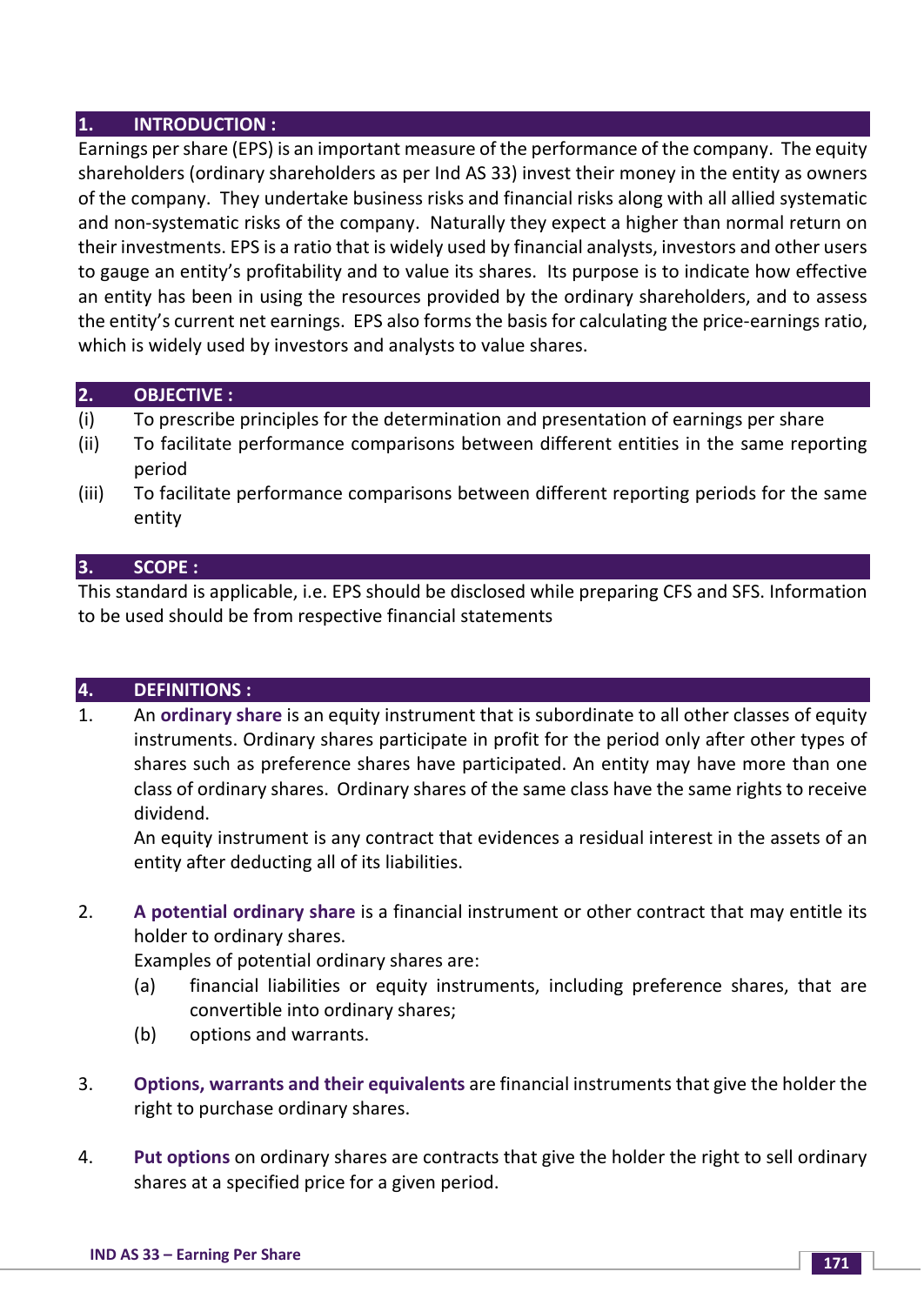- 5. **Dilution** is a reduction in earnings per share or an increase in loss per share resulting from the assumption that convertible instruments are converted, that options or warrants are exercised, or that ordinary shares are issued upon the satisfaction of specified conditions.
- 6. **Antidilution** is an increase in earnings per share or a reduction in loss per share resulting from the assumption that convertible instruments are converted, that options or warrants are exercised, or that ordinary shares are issued upon the satisfaction of specified conditions.

#### **Example :**

ABC Ltd. convert some high-interest debt to ordinary shares. The interest saved (earnings) increases the earnings per share, even allowing for the additional shares in issue.

7. A contingent share agreement is an agreement to issue shares that is dependent on the satisfaction of specified conditions.

#### **Example :**

ABC Ltd. has provided staff with share options. If they work for you for 3 years, they will be able to buy shares at a discount. This is a contingent share agreement.

8. Contingently issuable ordinary shares are ordinary shares issuable for little or no cash or other consideration upon the satisfaction of specified conditions in a contingent share agreement.

#### **Example :**

ABC Ltd. buys a XYZ Ltd.'s business in exchange for ABC Ltd.'s shares. If the share price falls by more than 25% in the first 6 months, ABC Ltd. will issue more shares (free) to the vendor, as compensation

#### **5. MEASUREMENT :**

Measurement can be divided into following categories:

- a. Measurement of Basic Earnings Per Share
	- Measurement of Earnings
	- Measurement of Number of Shares
	- Measurement of Weighted Average number of shares
- b. Measurement of Diluted Earnings per share c. Measurement of Earnings for diluted EPS
- d. Measurement of Number of Shares for diluted EPS
- e. Measurement of Dilutive potential ordinary shares
- f. Measurement of Options, warrants and their equivalents
- g. Measurement of Convertible Instruments
- h. Measurement of Contingently issuable shares
- i. Measurement of contracts that may be settled in ordinary shares or cash
- j. Measurement of purchased options and written put options
- k. Dealing with retrospective adjustments

Let us study these measurements one by one.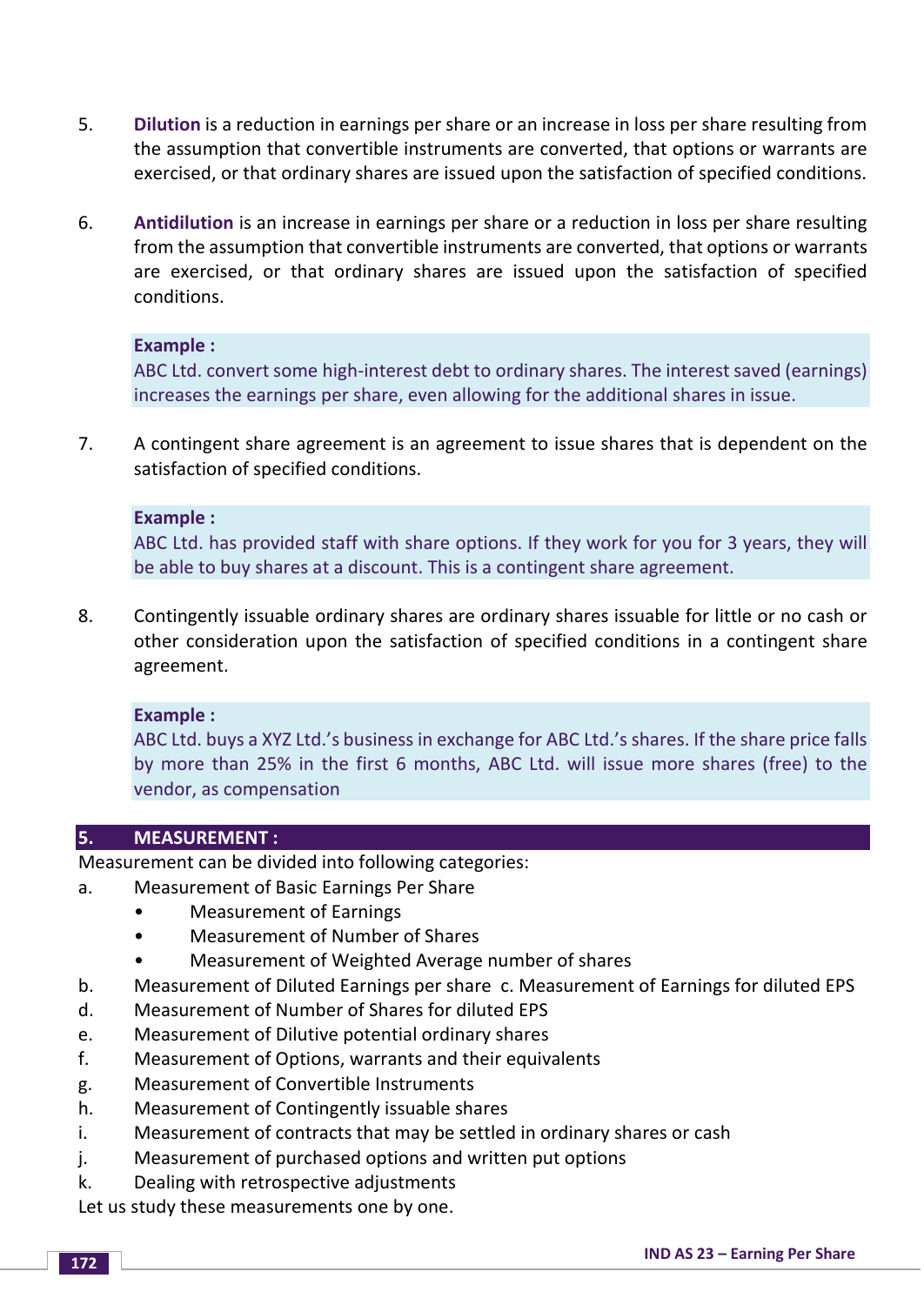#### **6. MEASUREMENT OF BASIC EARNINGS PER SHARE :**

### **6.1 Meaning and Formula :**

#### **Meaning :**

An entity shall calculate basic earnings per share for profit or loss attributable to ordinary equity holders of the parent entity and, if presented, profit or loss from continuing operations attributable to those equity holders.

#### **Formula :**

= weighted average number of Equity shares outstanding during the p Profit/Loss attributable to Equity share holders

#### **6.2 Measurement of Earnings :**

For the purpose of calculating basic earnings per share, the amounts attributable to ordinary equity holders of the parent entity in respect of

- (a) profit or loss from continuing operations attributable to the parent entity; and
- (b) profit or loss attributable to the parent entity
	- Where any item of income or expense, which is otherwise required to be recognised in profit or loss in accordance with Indian Accounting Standards, is debited or credited to securities premium account/other reserves, the amount in respect thereof shall be deducted from profit or loss from continuing operations for the purpose of calculating basic earnings per share.
	- All items of income and expense attributable to ordinary equity holders of the parent entity that are recognised in a period, including tax expense and dividend on preference shares classified as liabilities are included in the determination of profit or loss for the period attributable to ordinary equity holders of the parent entity (see Ind AS 1).
	- The amount of dividends declared in respect of the year should be deducted in arriving at the profit attributable to ordinary shareholders for preference dividends that are non-cumulative.
	- The dividend for the period should be taken into account, whether or not it has been declared for cumulative preference dividends. If an entity is unable to pay or declare a cumulative preference dividend, the undeclared amount of the cumulative preference dividend (net of tax, if applicable) should still be deducted in arriving at earnings for the purpose of the EPS calculation. The amount paid is not deducted in arriving at earnings for the purpose of the EPS calculation in the period in which arrears of cumulative preference dividends are paid.
	- Preference shares that provide for a low initial dividend to compensate an entity for selling the preference shares at a discount, or an above-market dividend in later periods to compensate investors for purchasing preference shares at a premium, are sometimes referred to as increasing rate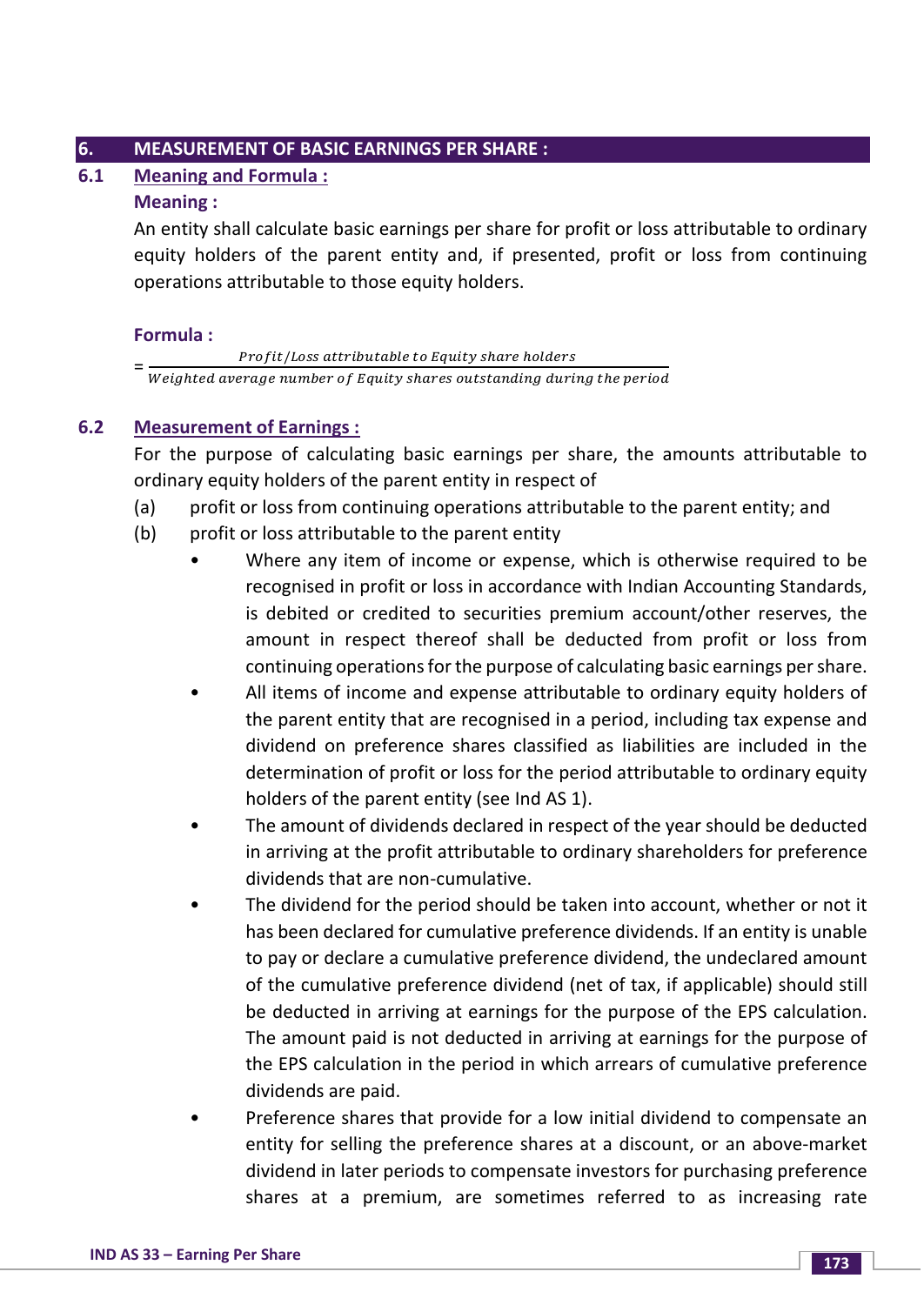preference shares. Any original issue discount or premium on increasing rate preference shares is amortised to retained earnings using the effective interest method and treated as a preference dividend for the purposes of calculating earnings per share (irrespective of whether such discount or premium is debited or credited to securities premium account in view of requirements of any law).

#### **6.2.1 Redemption/Repurchase of preference shares at premium :**

Preference shares may be repurchased under an entity's tender offer to the holders. The excess of the fair value of the consideration paid to the preference shareholders over the carrying amount of the preference shares represents a return to the holders of the preference shares and a charge to retained earnings for the entity. This amount is deducted in calculating profit or loss attributable to ordinary equity holders of the parent entity.

#### **Example :**

ABC Ltd. had issued preference shares at Rs.100 each 10 years ago. Now ABC Ltd. buy backs the shares for Rs.120 each. Rs.20 premium for each share is charged to retained earnings. No amount is recorded in the statement of profit and loss for this transaction. However, for EPS purposes, Rs 20 for each share is charged to the statement of profit or loss for the period of the transaction.

#### **6.2.2 Early conversion of Preference shares at premium :**

Early conversion of convertible preference shares may be induced by an entity through favourable changes to the original conversion terms or the payment of additional consideration. The excess of the fair value of the ordinary shares or other consideration paid over the fair value of the ordinary shares issuable under the original conversion terms is a return to the preference shareholders, and is deducted in calculating profit or loss attributable to ordinary equity holders of the parent entity.

#### **6.3 Shares :**

For the purpose of calculating basic earnings per share, the number of ordinary shares shall be the weighted average number of ordinary shares outstanding during the period.

The weighted average number of ordinary shares outstanding during the period is the number of ordinary shares outstanding at the beginning of the period, adjusted by the number of ordinary shares bought back or issued during the period multiplied by a timeweighting factor.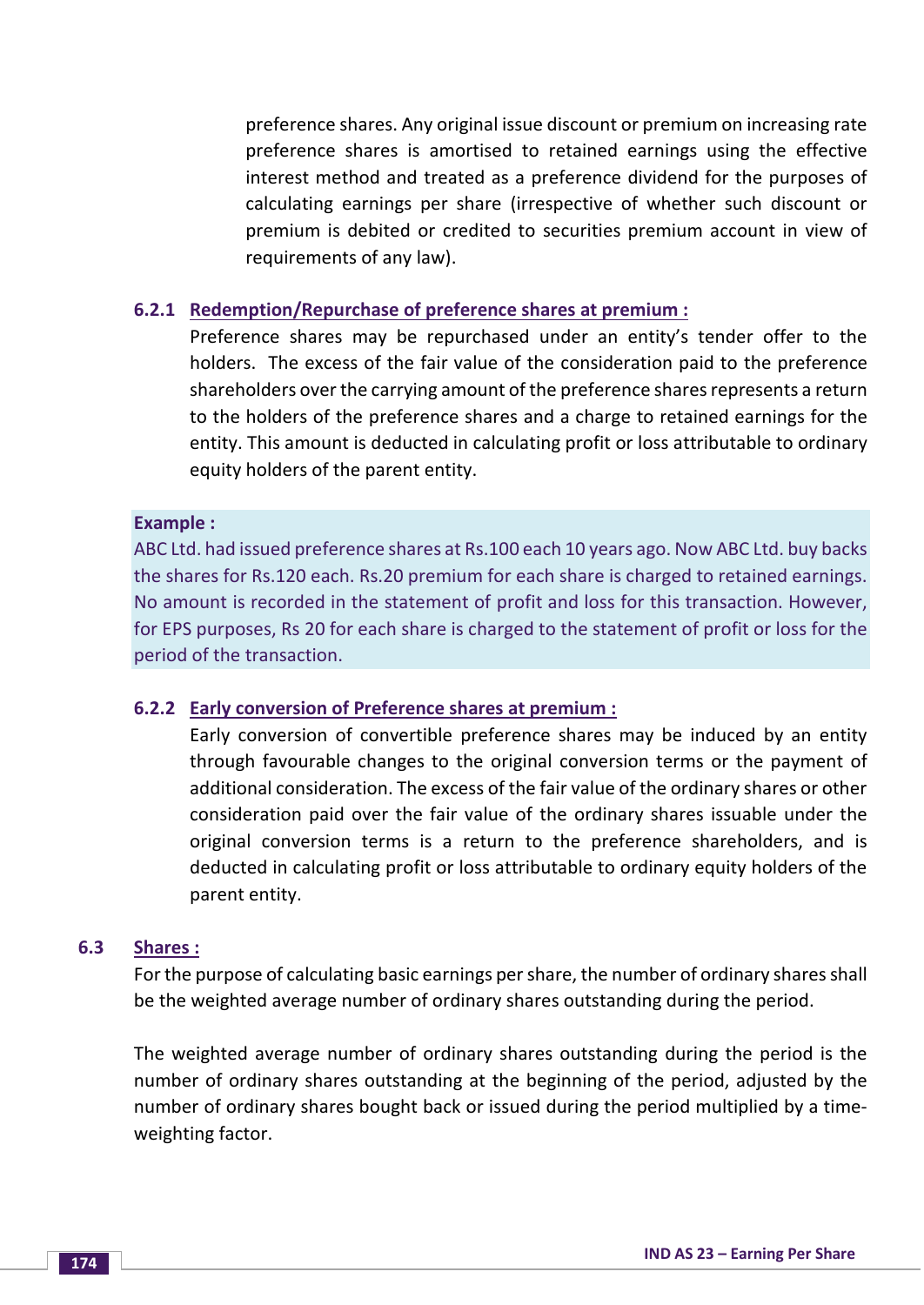The time-weighting factor is the number of days that the shares are outstanding as a proportion of the total number of days in the period; a reasonable approximation of the weighted average is adequate in many circumstances.

### **6.3.1 Deciding the date for issue of shares :**

Shares are usually included in the weighted average number of shares from the date consideration is receivable (which is generally the date of their issue)

# **6.3.2 Contingently issuable shares :**

- Contingently issuable shares are treated as outstanding and are included in the calculation of basic earnings per share only from the date when all necessary conditions are satisfied (i.e. the events have occurred).
- Shares that are issuable solely after the passage of time are not contingently issuable shares, because the passage of time is a certainty.
- Outstanding ordinary shares that are contingently returnable (ie subject to recall) are not treated as outstanding and are excluded from the calculation of basic earnings per share until the date the shares are no longer subject to recall.

#### **Example :**

ABC Ltd. buys a company for shares in 2011. If the profits for calendar years 2011 and 2012 meet budget, ABC Ltd. will issue more shares to the vendor in February 2013. These additional shares will be included in the weighted-average calculation from 1 January 2013 (considering reporting date as December end), if the targets are met.

#### **6.3.3 Change in the number of shares without change in value of capital :**

Ordinary shares may be issued, or the number of ordinary shares outstanding may be reduced, without a corresponding change in resources. Examples include:

- (a) a capitalisation or bonus issue (sometimes referred to as a stock dividend);
- (b) a bonus element in any other issue, for example a bonus element in a rights issue to existing shareholders;
- (c) a share split; and
- (d) a reverse share split (consolidation of shares).

#### **6.3.4 Rights issues :**

= Fair value per share immediately before the exercise of rights

Theoretical  $ex$ -rights fair value per share

where,

#### Theoretical ex-rights fair value per share

 $=$   $\frac{Fair \ value \ of \ all \ outstanding \ shares \ before \ exercise \ of \ right + Total \ amount \ received \ from \ exercise \ of \ rights}$ No of shares outstanding before exercise + No of shares issued in exercise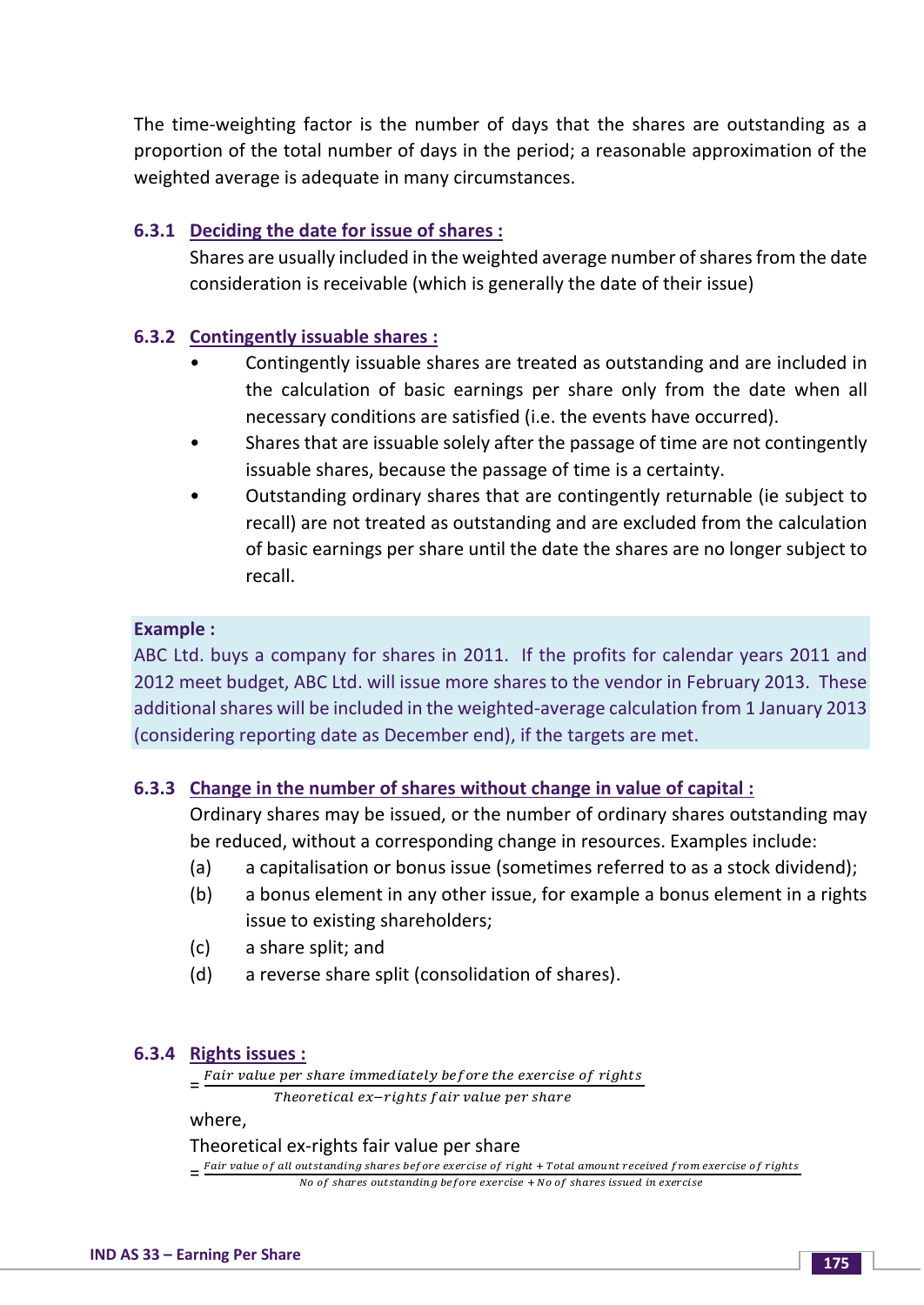

# **Question 1 – (Dividend to Preference based on EIR)**

Calculate Basic EPS for RM Limited from the following information

| 1. |            | No of shares                    | 100 lakhs           |
|----|------------|---------------------------------|---------------------|
| 2. |            | 8% cumulative preference shares |                     |
|    | a.         | <b>Face Value</b>               | <b>Rs. 100 each</b> |
|    | b.         | Issued at                       | Rs. 92 each         |
|    | c.         | Maturity                        | 5 years             |
|    | d.         | Date of issue                   | 1/4/17              |
|    | e.         | Number of shares of issue       | 10 lakhs            |
|    | f.         | <b>EIR</b>                      | 10.12 %             |
|    | g.         | Dividend Distribution Tax       | 17%                 |
| 3. | <b>PAT</b> |                                 | 280 lakhs           |



# **Question 2 – (Premium on Redemption)**

RM Ltd. issues 10000 11% preference shares of Rs.100 each @ 102 each. Other details are as follows

| $101C$ $11C$                                                     |          |
|------------------------------------------------------------------|----------|
| Maturity                                                         | 5 years  |
| Dividend Distribution Tax                                        | 17%      |
| <b>EIR</b>                                                       | 10.47 %  |
| <b>PAT</b>                                                       | 3,00,000 |
| No of equity shares                                              | 1,00,000 |
| RM Ltd redeems the preference shares early at year end @ Rs.104. |          |
| <b>Calculate Basic EPS?</b>                                      |          |



# **Question 3 – An entity**

An entity has following preference shares in issue at the end of 2014:

- 5% redeemable, non-cumulative preference shares: These shares are classified as liabilities. During the year, a dividend was paid on the 5% preference shares – Rs.100,000.
- Increasing-rate, cumulative, non-redeemable preference shares issued at a discount in 2010, with a cumulative dividend rate from 2015 of 10%: The shares were issued at a discount to compensate the holders, because dividend payments will not commence until 2015. The accrual for the discount in the current year, calculated using the effective interest method amounted to, say, Rs.18,000. These shares are classified as equity – Rs.200,000.
- 8% non-redeemable, non-cumulative preference shares: At the beginning of the year, the entity had Rs.100,000 8% preference shares outstanding but, at 30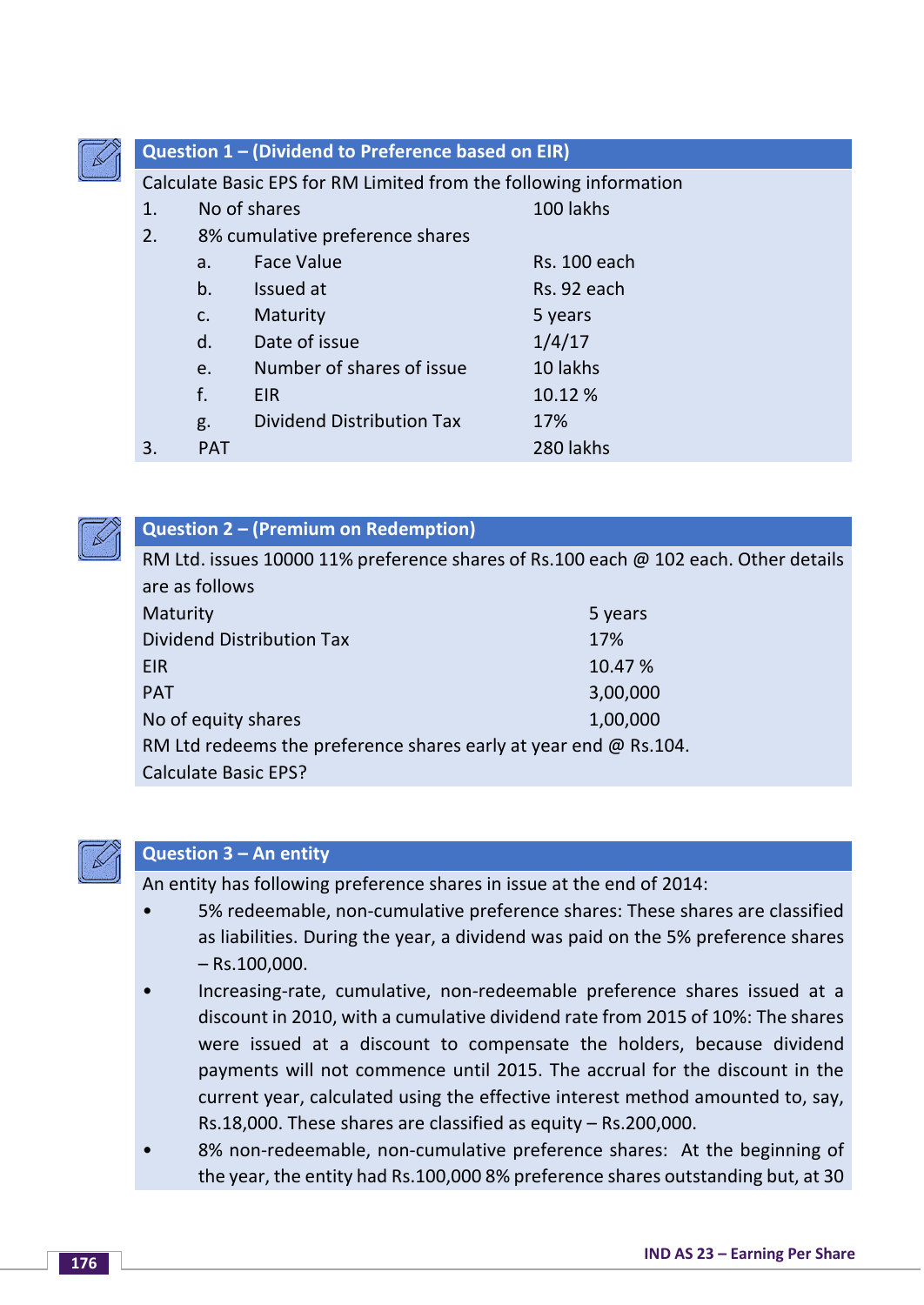June 2014, it repurchased Rs.50,000 of these at a discount of Rs.1,000 – Rs.50,000.

7% cumulative, convertible preference shares (converted in the year): These shares were classified as equity, until their conversion into ordinary shares at the beginning of the year. No dividend was accrued in respect of the year, although the previous year's dividend was paid immediately prior to conversion. To induce conversion, the terms of conversion of the 7% convertible preference shares were also amended, and the revised terms entitled the preference shareholders to an additional 100 ordinary shares on conversion with a fair value of Rs.300 – Nil.

The profit attributable to ordinary equity holders for the year 2014 is Rs.150,000. Determine the adjustments for the purpose of calculating EPS.



#### **Question 4 – ABC Ltd.**

ABC Ltd. issues 9% preference shares of fair value of Rs.10 each on 1.4.2011. Total value of the issue is Rs.10,00,000. The shares are issued for a period of 5 years and would be redeemed at the end of 5th year. The shares are to be redeemed at Rs.11 each.

At the end of the year 3, i.e. on 31.3.2014, company finds that it has earned good returns than expected over last three years and can make the redemption of preference shares early. To compensate the shareholders for two years of dividend which they need to forego, company decided to redeem the shares at Rs.12 each instead of original agreement of Rs.11. Comment on the earnings for the year 2013- 2014. Ignore the EIR impact in the solution and answer on the basis of Ind AS 33 only.



#### **Question 5 – A (Fresh issue and Buy Back)**

Calculate EPS for 2017-18 and 2018-19 from the following information Shares outstanding on  $1/4/17$  100 lakhs Fresh Issue on  $1/10/17$  100 lakhs Buy back 1/10/2018 20 lakhs PAT (2017-18) 1000 lakhs PAT (2018-19) 1300 lakhs



#### **Question 6 – XYZ**

Following is the data for company XYZ in respect of number of equity shares during the financial year 2011-2012. Find out the number of shares for the purpose of calculation of basic EPS as per Ind AS 33.

**No. of shares No. 2016 No. 2016 No. 2016 No. 2016 No. 2016 No. 2016 No. 2016**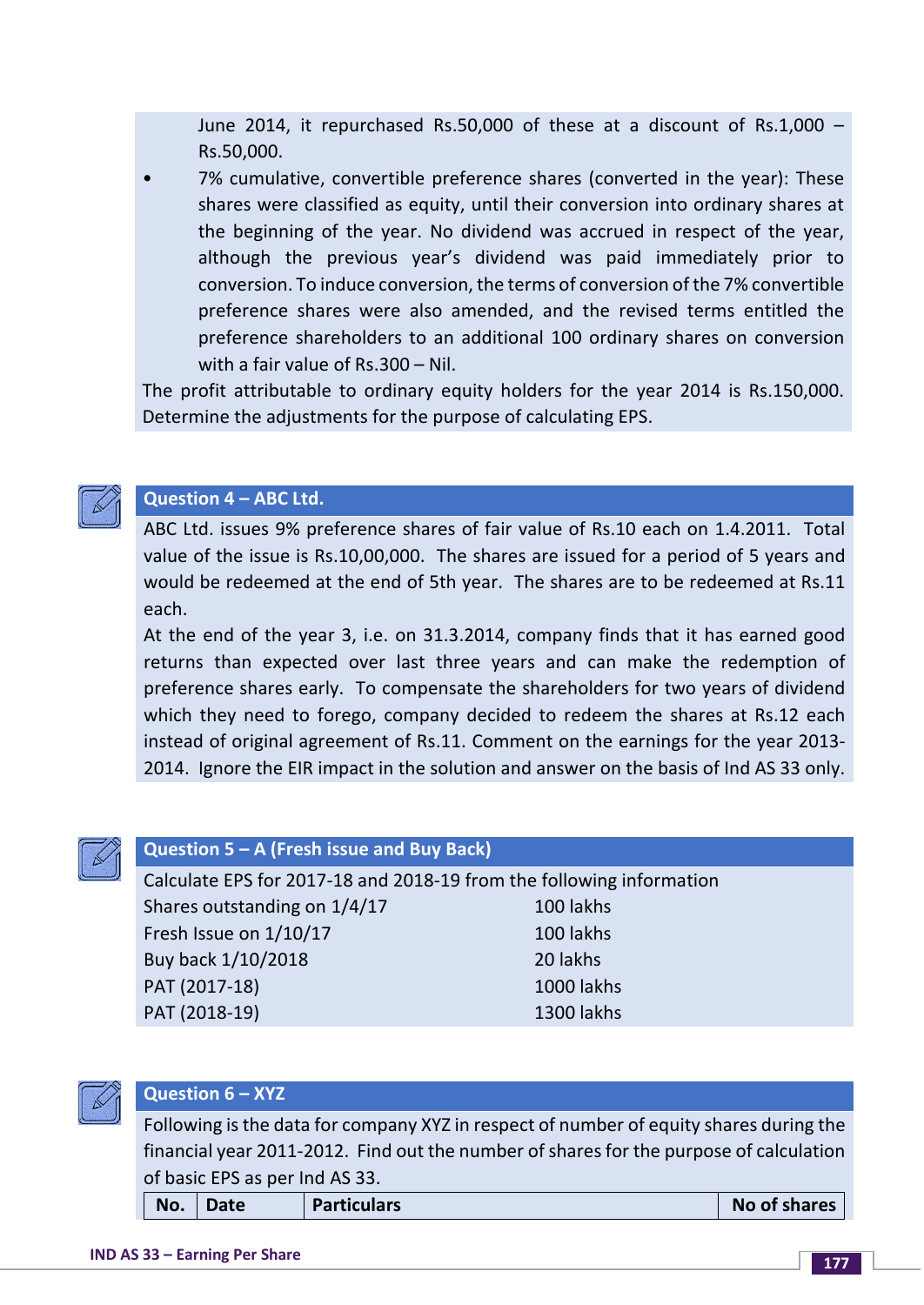|   | 1/4/2011  | Opening balance of outstanding equity shares   | 100,000  |
|---|-----------|------------------------------------------------|----------|
|   | 15/6/2011 | Issue of equity shares                         | 75,000   |
| 3 | 8/11/2011 | Conversion of convertible preference shares in | 50,000   |
|   |           | Equity                                         |          |
| 4 | 22/2/2012 | Buy back of shares                             | (20,000) |
| 5 | 31/3/2012 | Closing balance of outstanding equity shares   | 205,000  |



# **Question 7 – (Bonus Issue)**

| <b>PAT for 17/18</b>                     | Rs.60,00,000    |  |
|------------------------------------------|-----------------|--|
| PAT for 18/19                            | Rs.75,00,000    |  |
| No of shares on 31/12/18                 | 1,50,000 shares |  |
| Bonus on 1/1/19                          | 1:2             |  |
| Calculate basic EPS for 17/18 and 18/19. |                 |  |



# **Question 8 –**

On 31 March, 2012, the issued share capital of a company consisted of Rs.100,000,000 in ordinary shares of Rs.25 each and Rs.500,000 in 10% cumulative preference shares of Re 1 each. On 1 October, 2012, the company issued 1,000,000 ordinary shares fully paid by way of capitalization of reserves in the proportion 1:4 for the year ended 31 March, 2013.

Profit for 2011-2012 and 2012-2013 is Rs.450,000 and Rs.550,000 respectively. Calculate the basic EPS for 2011-2012 and 2012-2013.

| $\mathbb{A}$ | Question 9 - X Ltd.                      |                                                                                  |  |
|--------------|------------------------------------------|----------------------------------------------------------------------------------|--|
|              | X Ltd.                                   |                                                                                  |  |
|              | 1 January                                | 1,000,000 shares in issue                                                        |  |
|              | 28 February                              | Issued 200,000 shares at fair value                                              |  |
|              | 31 August                                | Bonus issue 1 share for 3 shares held                                            |  |
|              | 30 November                              | Issued 250,000 shares at fair value                                              |  |
|              |                                          | Calculate the number of shares which would be used in the basic EPS calculation. |  |
|              | Consider reporting date as December end. |                                                                                  |  |



| Question 10 - (Bonus Issue) |               |  |  |
|-----------------------------|---------------|--|--|
| PAT for 17/18               | Rs.10,00,000  |  |  |
| PAT for 18/19               | Rs.12,00,000  |  |  |
| No of shares on 1/4/17      | 10,000 shares |  |  |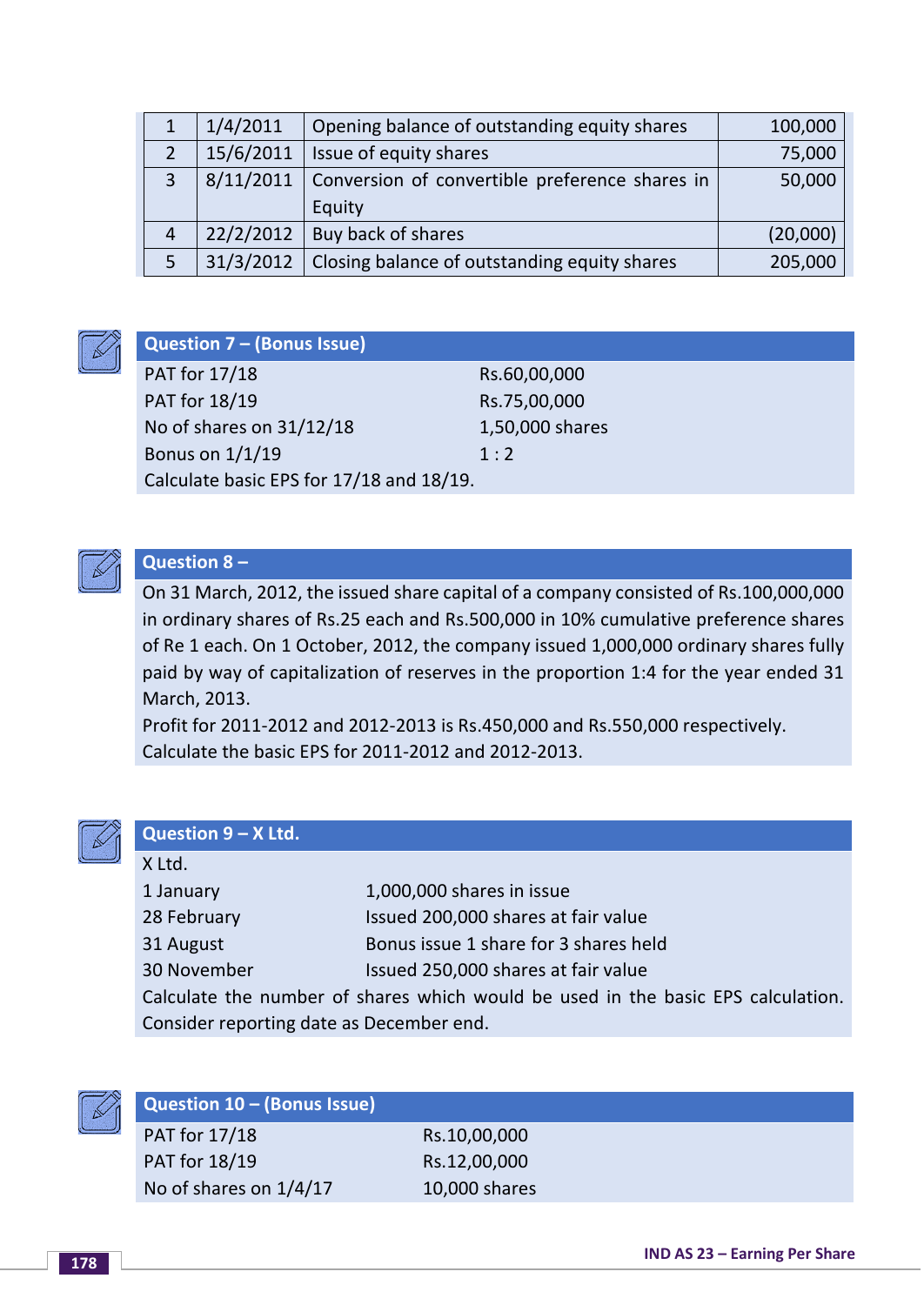Issue 1/1/18 5000 shares for cash Issue 1/7/18 3000 shares for cash Bonus on  $1/12/18$  1:1 Calculate basic EPS for 17/18 and 18/19



# **Question 11 – (Bonus Issue)**

| No of shares on 1/1/18  | 10,000 shares  |
|-------------------------|----------------|
| Issue on $1/4/18$       | 2,000 Bonus    |
| Issue on $1/7/18$       | 2,000 for cash |
| Issue on 1/10/18        | 3,000 Bonus    |
| Calculate No of shares. |                |



#### **Question 12 –**

At 31 December 2011, the issued share capital of a company consisted of 1.8 million ordinary shares of Rs.10 each, fully paid. The profits for the year ended 31 December 2011 and 2012 amounted to Rs.630,000 and Rs.875,000 respectively. On 31 March 2012, the company made a rights issue on a 1 for 4 basis at Rs.30. The market price of the shares immediately before the rights issue was Rs.60. Calculate EPS.



# **Question 13 – (Right Issue)**

| Calculate Basic EPS from the following information |                 |  |  |
|----------------------------------------------------|-----------------|--|--|
| No of shares at the beginning                      | 1,00,000 shares |  |  |
| Right issue (After 3 months)                       | Ratio 1:5 @ 20  |  |  |
| Fair Value before right issue                      | <b>Rs.30</b>    |  |  |
| PAT for current year                               | 18,00,000       |  |  |
| <b>PAT for Previous Year</b>                       | 14,00,000       |  |  |



# **Question 14 – (Stock Split)**

Calculate EPS from the following information PAT for Current Year Rs.10,00,000 PAT for Previous Year Rs.5,00,000 No of shares on  $1/4/17$  1,00,000 shares Split on 1/11/17 in the ratio of 10 : 1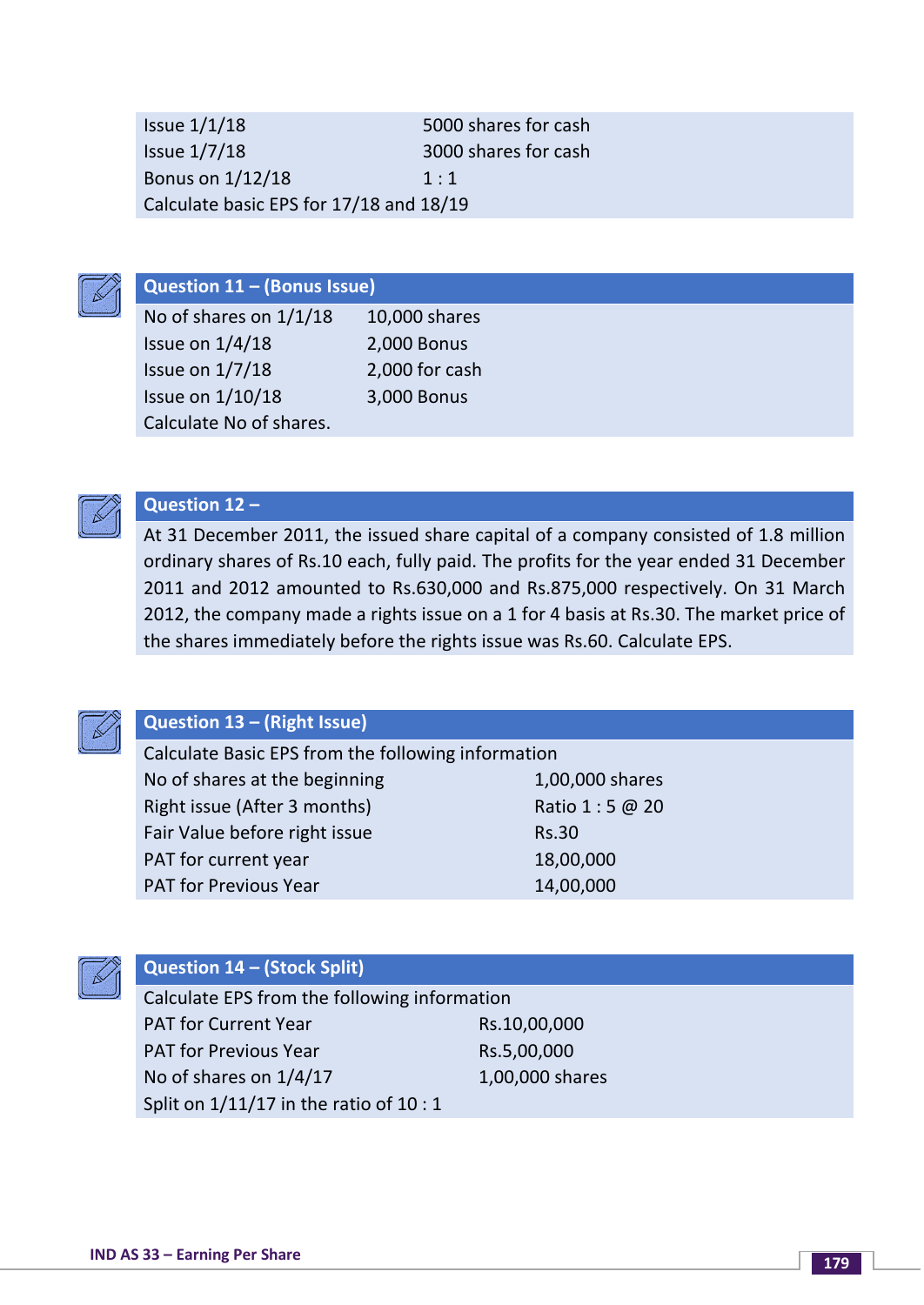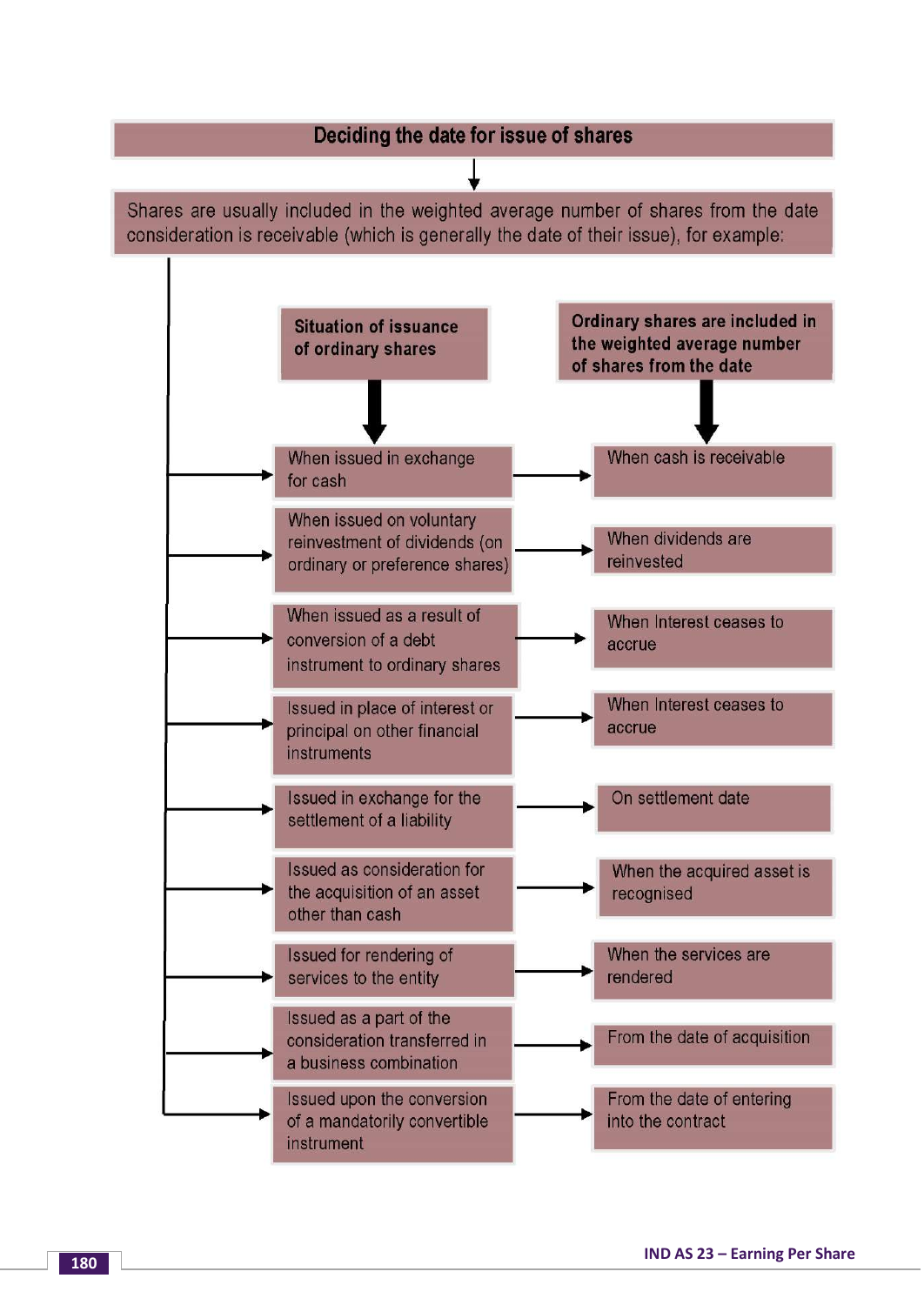# **7. DILUTED EARNINGS PER SHARE :**

# **7.1 SCOPE, MEANING AND FORMULA :**

- An entity shall calculate diluted earnings per share amounts for profit or loss attributable to ordinary equity holders of the parent entity and, if presented, profit or loss from continuing operations attributable to those equity holders.
- For the purpose of calculating diluted earnings per share, an entity shall adjust profit or loss attributable to ordinary equity holders of the parent entity, and the weighted average number of shares outstanding, for the effects of all dilutive potential ordinary shares.
- Dilution is a reduction in earnings per share or an increase in loss per share resulting from the assumption that convertible instruments are converted, that options or warrants are exercised, or that ordinary shares are issued upon the satisfaction of specified conditions.

#### **Example :**

One may convert some low interest debt to ordinary shares. The interest saved (earnings) decreases the earnings per share, as the additional shares in issue increase substantially.

• Potential ordinary share is a financial instrument or other contract that may entitle its holder to ordinary shares. Contracts that might result in the issue of ordinary shares of the entity to the holder of the contract, at the option of the issuer or the holder, are potential ordinary shares.

#### **Example**

ABC & Co has issued preference shares with the option to convert these into an equal no of ordinary shares in 2 years' time. They represent potential ordinary shares, even though you do not know whether the holders will convert them (it will depend on the prices of each class of share at the time). If the price of the ordinary share is higher than that of the preferred share, the holders will convert, and will make a profit. If the price is lower, they will not.

- The objective of diluted earnings per share is consistent with that of basic earnings per share—to provide a measure of the interest of each ordinary share in the performance of an entity—while giving effect to all dilutive potential ordinary shares outstanding during the period. As a result:
	- $\checkmark$  profit or loss attributable to ordinary equity holders of the parent entity is increased by the after-tax amount of dividend and interest recognised in the period in respect of the dilutive potential ordinary shares and is adjusted for any other changes in income or expense that would result from the conversion of the dilutive potential ordinary shares; and
	- $\checkmark$  the weighted average number of ordinary shares outstanding is increased by the weighted average number of additional ordinary shares that would have been outstanding assuming the conversion of all dilutive potential ordinary shares.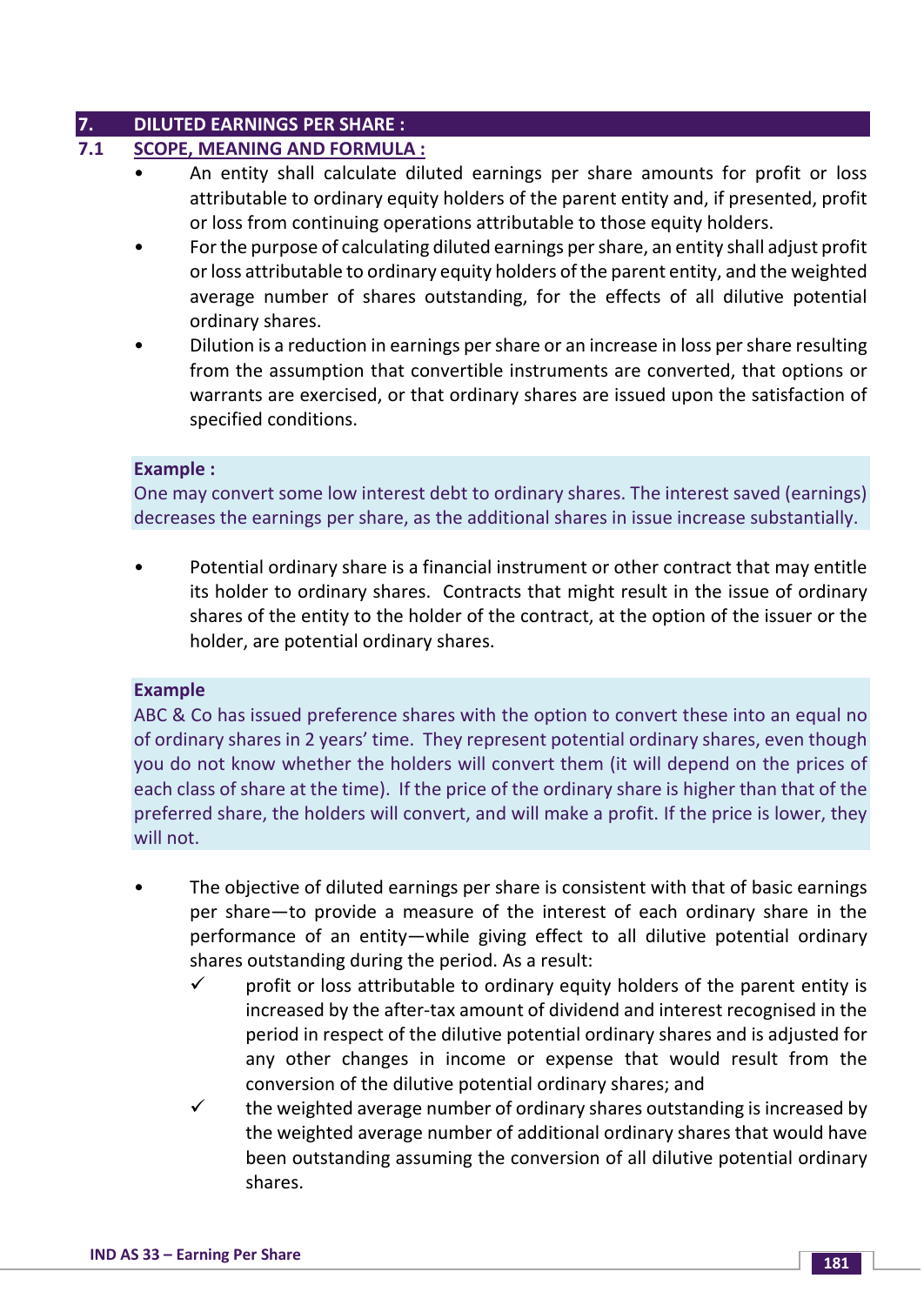The formula can be mathematically expressed as follows:

Profit/Loss attributable to Equity share holders when dilutive potential shares are converted into ordinary shares

Weighted average number of Equity shares + Weighted average number of dilutive potential ordinary shares

# **7.2 EARNINGS :**

- For the purpose of calculating diluted earnings per share, an entity shall adjust profit or loss attributable to ordinary equity holders of the parent entity, by the after-tax effect of:
	- (a) any dividend or other items related to dilutive potential ordinary shares is deducted in arriving at profit or loss attributable to ordinary equity holders of the parent entity;
	- (b) any interest recognised in the period related to dilutive potential ordinary shares; and
	- (c) any other changes in income or expense that would result from the conversion of the dilutive potential ordinary shares.
- After the potential ordinary shares are converted into ordinary shares, the new ordinary shares are entitled to participate in profit or loss attributable to ordinary equity holders of the parent entity. Therefore, profit or loss attributable to ordinary equity holders of the parent entity is adjusted for the items and any related taxes. The expenses associated with potential ordinary shares include transaction costs and discounts accounted for in accordance with the effective interest method (see Ind AS 109).

# **7.3 SHARES :**

# **7.3.1 Base for calculation :**

For the purpose of calculating diluted earnings per share, the number of ordinary shares shall be the weighted average number of ordinary shares plus the weighted average number of ordinary shares that would be issued on the conversion of all the dilutive potential ordinary shares into ordinary shares. Dilutive potential ordinary shares shall be deemed to have been converted into ordinary shares at the beginning of the period or, if later, the date of the issue of the potential ordinary shares.

# **7.3.2 Calculation of Weighted average to be done independently for every period :**

- Dilutive potential ordinary shares shall be determined independently for each period presented. The number of dilutive potential ordinary shares included in the year-to-date period is not a weighted average of the dilutive potential ordinary shares included in each interim computation.
- Potential ordinary shares are weighted for the period they are outstanding. Potential ordinary shares that are cancelled or allowed to lapse during the period are included in the calculation of diluted earnings per share only for the portion of the period during which they are outstanding. Potential ordinary shares that are converted into ordinary shares during the period are included in the calculation of diluted earnings per share from the beginning of the period to the date of conversion; from the date of conversion, the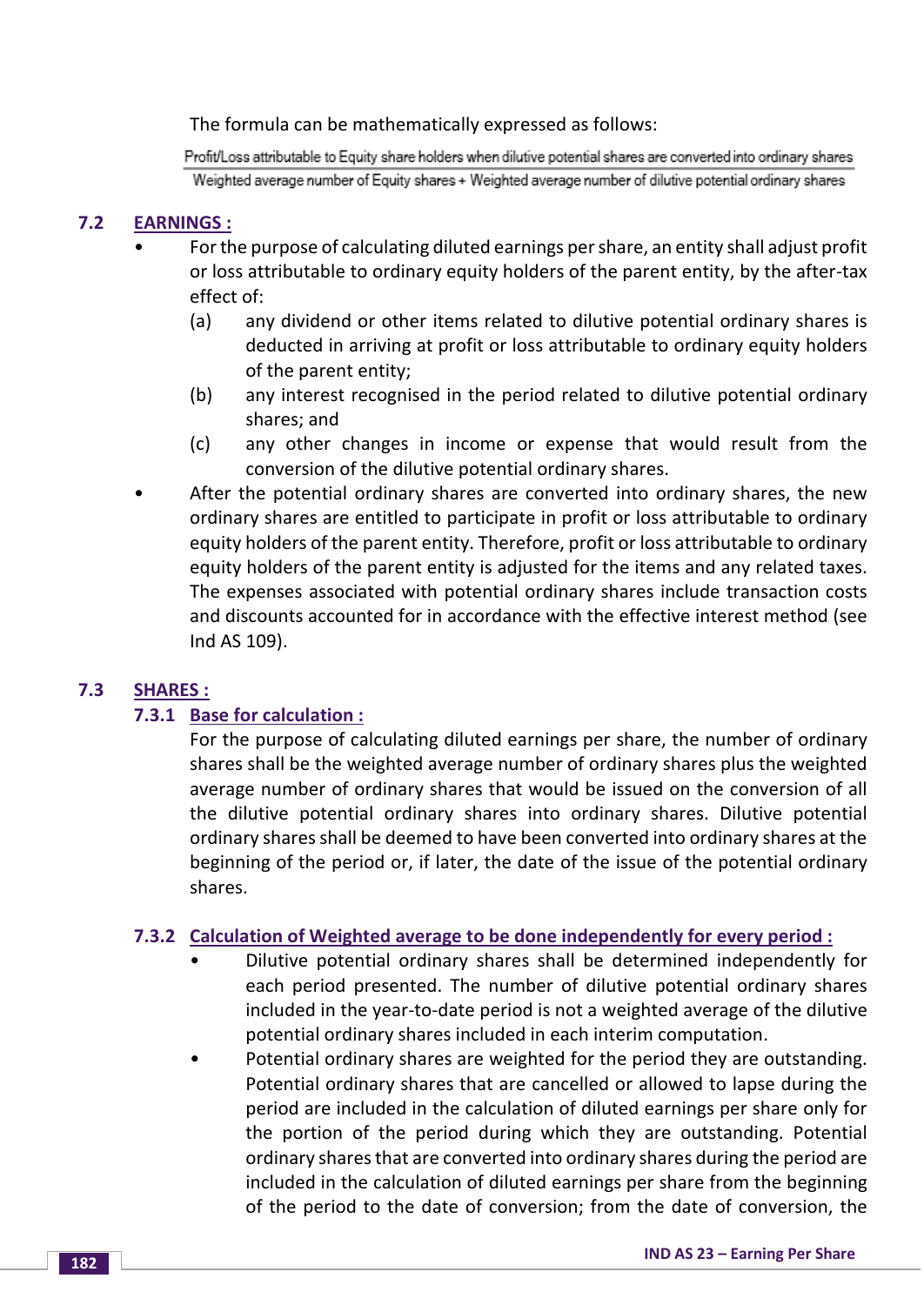resulting ordinary shares are included in both basic and diluted earnings per share.

- All potential ordinary shares are assumed converted into ordinary shares at the beginning of the period or, if not in existence at the beginning of the period, at the date of issue of the potential ordinary shares. The date of issue is the date the financial instrument was issued or the granting of the rights by which they are generated. This is sometimes referred to as the 'if converted' method.
- The conversion into ordinary shares should be determined from the terms of the financial instrument or the rights granted. This determination should assume the most advantageous conversion rate or exercise price from the standpoint of the holder of the potential ordinary shares.
- Only potential ordinary shares that are dilutive are considered in the calculation of diluted EPS. Potential ordinary shares should be treated as dilutive only when their conversion to ordinary shares would decrease profit per share or increase loss per share from continuing operations attributable to ordinary equity holders.
- The effects of anti-dilutive potential ordinary shares are ignored in calculating diluted EPS. An entity might have a number of different types of potential ordinary shares in issue. Each one would need to be considered separately rather than in aggregate.
- Convertible preference shares are dilutive where the amount of dividend on such shares, declared or accrued in the period per ordinary share obtainable on conversion, is below basic EPS for continuing operations. If the amount exceeds basic EPS, the convertible preference shares are anti-dilutive.

# **7.3.3 EMPLOYEE STOCK OPTIONS :**

Employee share options with fixed or determinable terms and non-vested ordinary shares are treated as options in the calculation of diluted earnings per share, even though they may be contingent on vesting. They are treated as outstanding on the grant date. Performance-based employee share options are treated as contingently issuable shares because their issue is contingent upon satisfying specified conditions in addition to the passage of time.

# **7.3.4 CONVERTIBLE INSTRUMENTS :**

- The dilutive effect of convertible instruments shall be reflected in diluted earnings per share.
- Convertible preference shares are antidilutive whenever the amount of the dividend on such shares declared in or accumulated for the current period per ordinary share obtainable on conversion exceeds basic earnings per share. Similarly, convertible debt is antidilutive whenever its interest (net of tax and other changes in income or expense) per ordinary share obtainable on conversion exceeds basic earnings per share.
- The redemption or induced conversion of convertible preference shares may affect only a portion of the previously outstanding convertible preference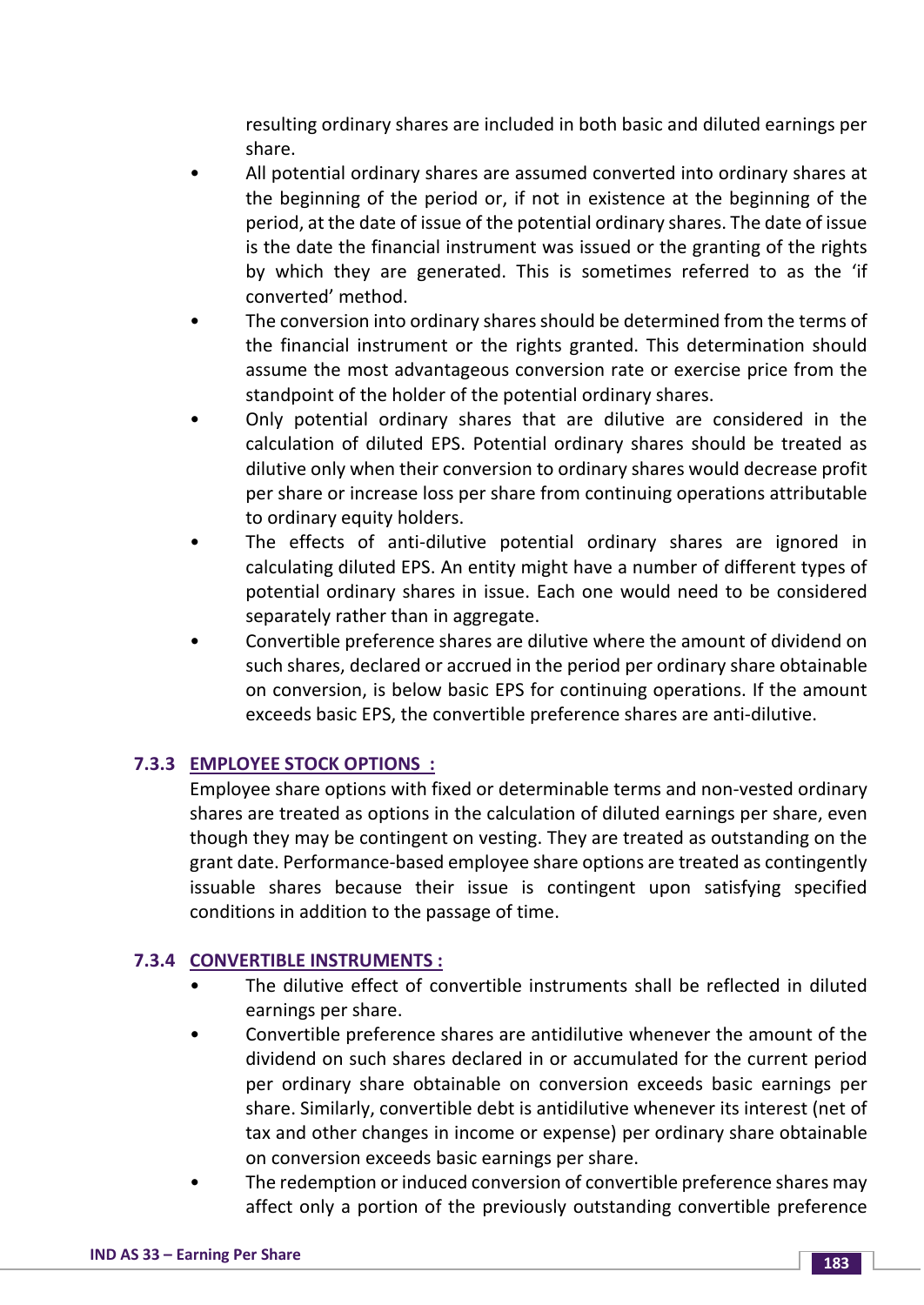shares. In such cases, any excess consideration is attributed to those shares that are redeemed or converted for the purpose of determining whether the remaining outstanding preference shares are dilutive. The shares redeemed or converted are considered separately from those shares that are not redeemed or converted.

#### **7.3.5 CONTINGENTLY ISSUABLE SHARES :**

- As in the calculation of basic earnings per share, contingently issuable ordinary shares are treated as outstanding and included in the calculation of diluted earnings per share if the conditions are satisfied (i.e. the events have occurred). Contingently issuable shares are included from the beginning of the period (or from the date of the contingent share agreement, if later). If the conditions are not satisfied, the number of contingently issuable shares included in the diluted earnings per share calculation is based on the number of shares that would be issuable if the end of the period were the end of the contingency period. Restatement is not permitted if the conditions are not met when the contingency period expires.
- If attainment or maintenance of a specified amount of earnings for a period is the condition for contingent issue and if that amount has been attained at the end of the reporting period but must be maintained beyond the end of the reporting period for an additional period, then the additional ordinary shares are treated as outstanding, if the effect is dilutive, when calculating diluted earnings per share. In that case, the calculation of diluted earnings per share is based on the number of ordinary shares that would be issued if the amount of earnings at the end of the reporting period were the amount of earnings at the end of the contingency period. Because earnings may change in a future period, the calculation of basic earnings per share does not include such contingently issuable ordinary shares until the end of the contingency period because not all necessary conditions have been satisfied.
- The number of ordinary shares contingently issuable may depend on the future market price of the ordinary shares. In that case, if the effect is dilutive, the calculation of diluted earnings per share is based on the number of ordinary shares that would be issued if the market price at the end of the reporting period were the market price at the end of the contingency period. If the condition is based on an average of market prices over a period of time that extends beyond the end of the reporting period, the average for the period of time that has lapsed is used. Because the market price may change in a future period, the calculation of basic earnings per share does not include such contingently issuable ordinary shares until the end of the contingency period because not all necessary conditions have been satisfied.
- The number of ordinary shares contingently issuable may depend on future earnings and future prices of the ordinary shares. In such cases, the number of ordinary shares included in the diluted earnings per share calculation is based on both conditions (i.e. earnings to date and the current market price at the end of the reporting period). Contingently issuable ordinary shares are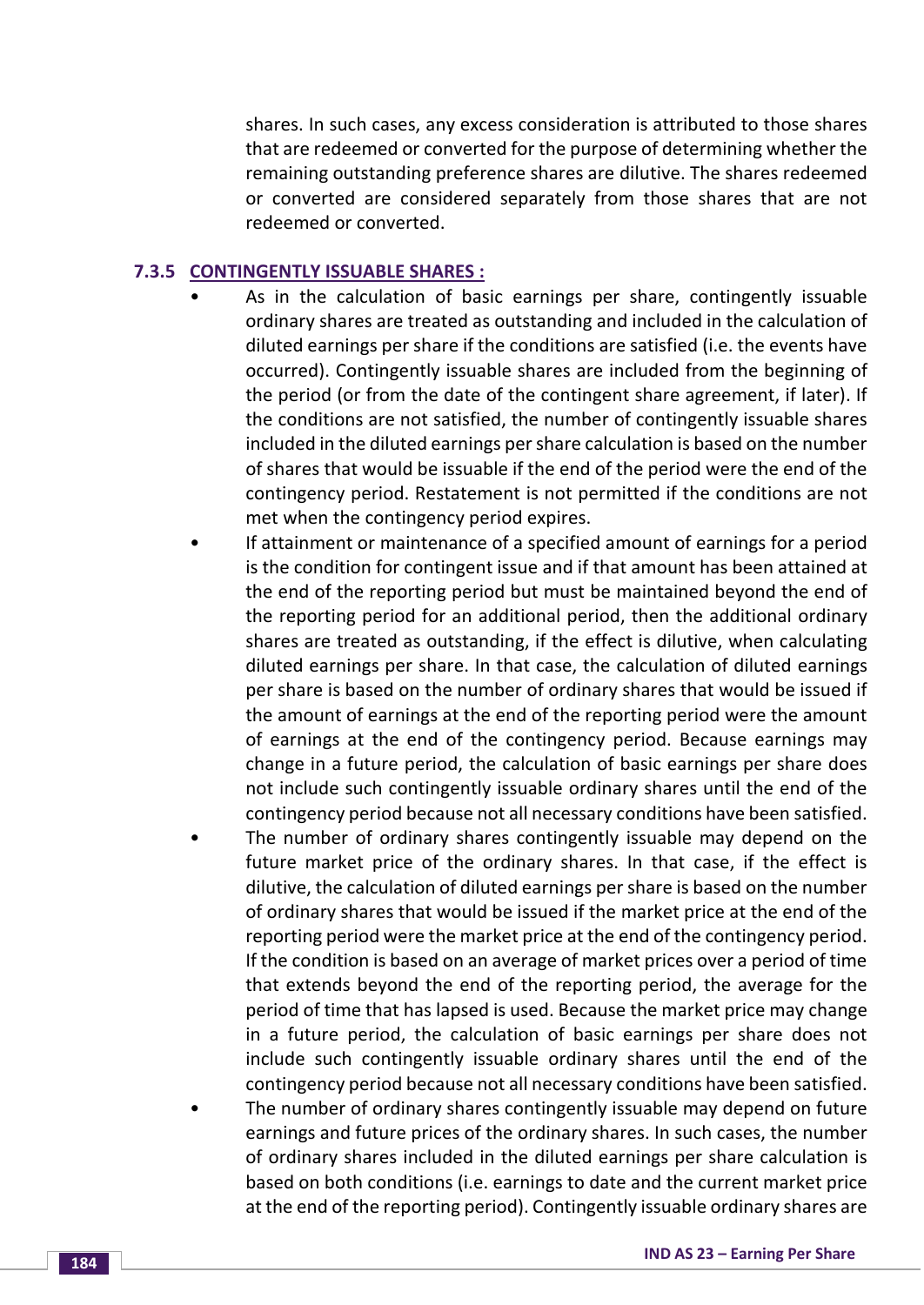not included in the diluted earnings per share calculation unless both conditions are met.

#### **7.3.6 CONTRACTS THAT MAY BE SETTLED IN ORDINARY SHARES OR CASH :**

- When an entity has issued a contract that may be settled in ordinary shares or cash at the entity's option, the entity shall presume that the contract will be settled in ordinary shares, and the resulting potential ordinary shares shall be included in diluted earnings per share if the effect is dilutive.
- When an issued contract that may be settled in ordinary shares or cash at the entity's option may give rise to an asset or a liability, or a hybrid instrument with both an equity and a liability component under Ind AS 32, the entity should adjust the numerator (profit or loss attributable to ordinary equity holders) for any changes in the profit or loss that would have resulted during the period if the contract had been classified wholly as an equity instrument.
- For contracts that may be settled in ordinary shares or cash at the holder's option, the more dilutive of cash settlement and share settlement shall be used in calculating diluted earnings per share.



# **Question 15 – Entity A**

Entity A has in issue 25,000 4% debentures with a nominal value of Re 1. The debentures are convertible to ordinary shares at a rate of 1:1 at any time until 20X9. The entity's management receives a bonus based on 1% of profit before tax. Entity A's results for 20X2 showed a profit before tax of Rs.80,000 and a profit after tax of ` 64,000 (for simplicity, a tax rate of 20% is assumed in this example). Calculate Earnings for the purpose of diluted EPS.



# **Question 16 – ABC Ltd.**

ABC Ltd. has 1,000,000 Rs.1 ordinary shares and 1,000 Rs.100 10% convertible bonds (issued at par), each convertible into 20 ordinary shares on demand, all of which have been in issue for the whole of the reporting period. ABC Ltd.'s share price is Rs.4.50 per share and earnings for the period are Rs.500,000. The tax rate applicable to the entity is 21%. Calculate earnings per incremental share for the convertible bonds.

| <b>Question 17 - (Convertible Debentures)</b> |                    |                    |  |
|-----------------------------------------------|--------------------|--------------------|--|
|                                               | <b>Situation 1</b> | <b>Situation 2</b> |  |
| $PAT 2016 - 17$                               | 7,50,000           | 7,50,000           |  |
| <b>No</b>                                     | 1,50,000           | 1,50,000           |  |
| <b>EPS</b>                                    |                    |                    |  |
| No of convertible debentures of Rs.100 each   | 10,000             | 10,000             |  |
| <b>Conversion Ratio</b>                       | 3:2                | $1 \cdot 2$        |  |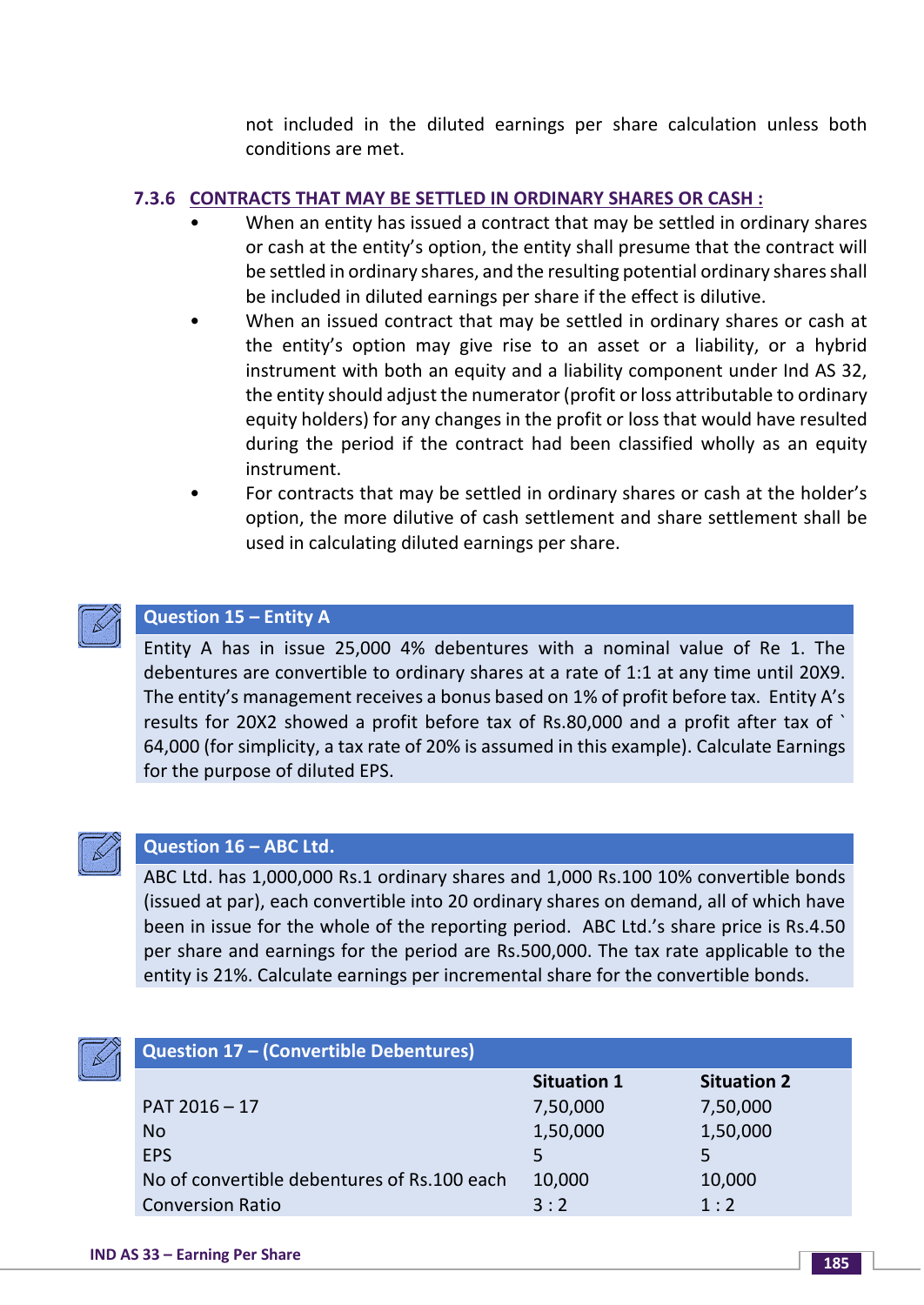| No of Shares on conversion | 15,000   | 5,000    |
|----------------------------|----------|----------|
| Interest                   | 1,00,000 | 1,00,000 |
| Income Tax (35%)           | 35,000   | 35,000   |



#### **Question 18 –**

At 30 June 20X1, the issued share capital of an entity consisted of 1,500,000 ordinary shares of Rs.1 each. On 1 October 20X1, the entity issued Rs.1,250,000 of 8% convertible loan stock for cash at par. Each Rs.100 nominal of the loan stock may be converted, at any time during the years ended 20X6 to 20X9, into the number of ordinary shares set out below:

30 June 20X6: 135 ordinary shares;

30 June 20X7: 130 ordinary shares;

30 June 20X8: 125 ordinary shares; and

30 June 20X9: 120 ordinary shares.

If the loan stocks are not converted by 20X9, they would be redeemed at par. There are two different ways of assessing these instruments under Ind AS 32: the conversion option, to convert to a number of shares which varies only with time, could be viewed as either an option to convert to a variable or a fixed number of shares and recognised as either a liability or equity respectively.

This illustration assumes that the written equity conversion option is accounted for as a derivative liability and marked to market through profit or loss. The change in the options' fair value reported in 20X2 and 20X3 amounted to losses of Rs.2,500 and Rs.2,650 respectively. It is assumed that there are no tax consequences arising from these losses.

The profit before interest, fair value movements and taxation for the year ended 30 June 20X2 and 20X3 amounted to Rs.825,000 and Rs.895,000 respectively and relate wholly to continuing operations. The rate of tax for both periods is 33%. Calculate Basic and Diluted EPS.



#### **Question 19 – RM - A (Shares issued at less than FV)**

RM has given option to its employee to subscribe 1,00,000 Equity shares @ 15 each within a period of 1 year. Fair value = Rs.25 at present.

The company has 5,00,000 Equity shares O/S and NP of current year is Rs.16,00,000. Calculate Basic and Diluted EPS from the following information.



#### **Question 20 –**

At 31 December 20X7 and 20X8, the issued share capital of an entity consisted of 4,000,000 ordinary shares of Rs.25 each. The entity has granted options that give holders the right to subscribe for ordinary shares between 20Y6 and 20Y9 at Rs.70 per share. Options outstanding at 31 December 20X7 and 20X8 were 630,000. There were no grants, exercises or lapses of options during the year. The profit after tax,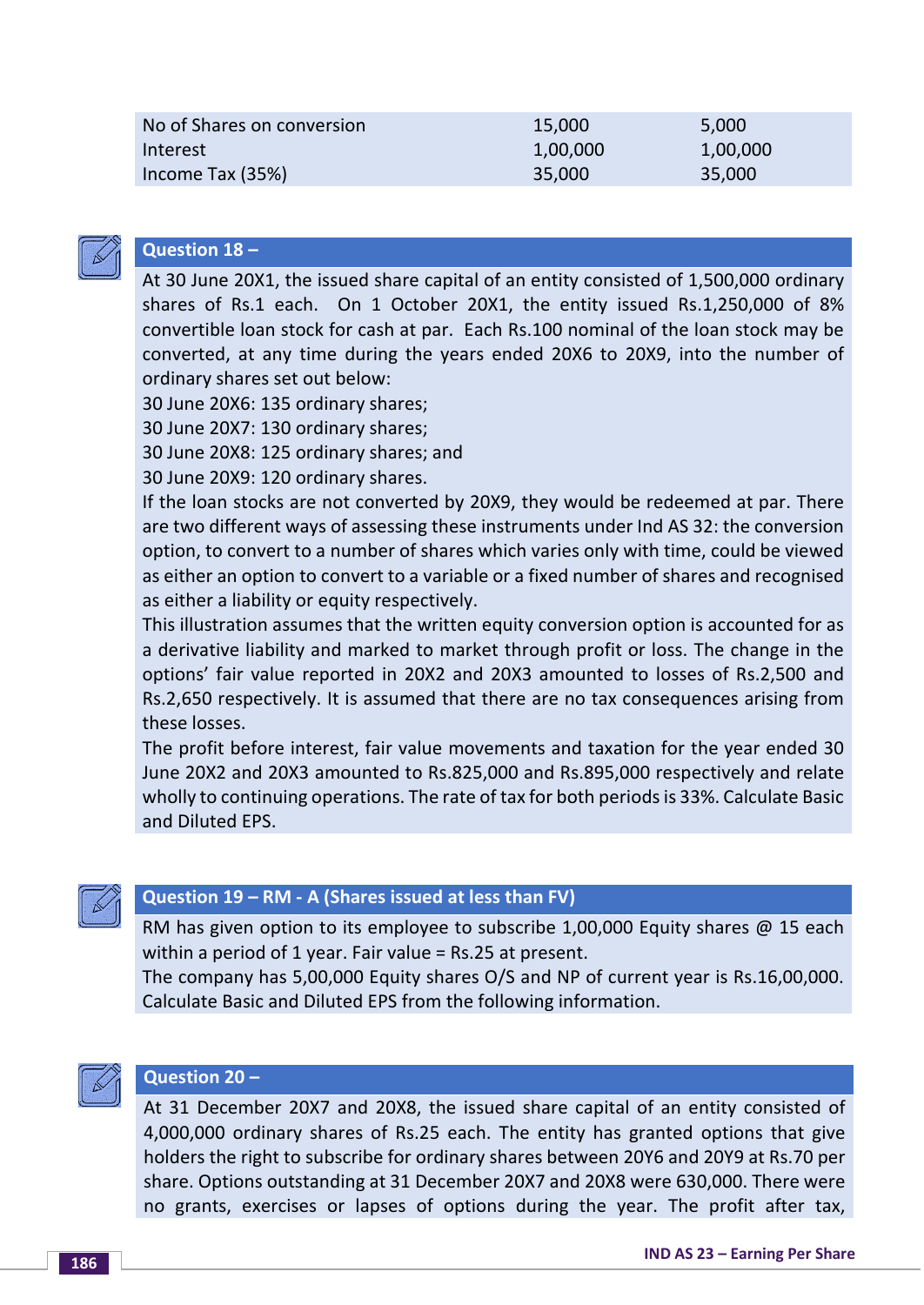attributable to ordinary equity holders for the years ended 31 December 20X7 and 20X8, amounted to Rs.500,000 and Rs.600,000 respectively (wholly relating to continuing operations).

Average market price of share: Year ended 31 December 20X7 = Rs.120 Year ended 31 December 20X8 = Rs.160 Calculate basic and diluted EPS.

# **Question 21 – Effects of share options on diluted earnings per share**

| Profit attributable to ordinary equity holders of the parent entity | Rs.1,200,000   |
|---------------------------------------------------------------------|----------------|
| for year 20X1                                                       |                |
| Weighted average number of ordinary shares outstanding during       | 500,000 shares |
| year 20X1                                                           |                |
| Average market price of one ordinary share during year 20X1         | Rs.20.00       |
| Weighted average number of shares under option during year 20X1     | 100,000 shares |
| Exercise price for shares under option during year 20X1             | Rs.15.00       |
| Calculate basic and diluted EPS.                                    |                |



# **Question 22 – RM Limited - (Hierarchy of dilution)**

RM Limited has provided the following information for your reference. Calculate Basic and Diluted EPS from the given information

- 1. No of shares outstanding at the beginning 10,00,000
- 2. Fair value = Rs.75
- 3. Net Profit = Rs.35,00,000
- 4. Potential Equity
	- A. 1,00,000 10% Preference shares of Rs.100 converted into 2 equity
	- B. Option to buy 2,50,000 shares @ 60 each
	- C. 2,00,000 12% convertible debentures convertible into 3 shares
- 5. Dividend tax 10%
- 6. Income tax 30%

# **Question 23 – RM Limited - (Contingently Issuable Shares)**

On 1/4/18 RM Ltd offers 10 shares as ESOP to each employee if PAT of 18/19 exceeds Rs.5000 crores.

Shares on ESOP shall be issued on 31/12/19.

As on 31/3/19 PAT is 5100 crores. Shares to be issued on ESOP works out to be 50 lakhs shares.

Shares outstanding on 31/3/16 = 100. Calculate Basic EPS.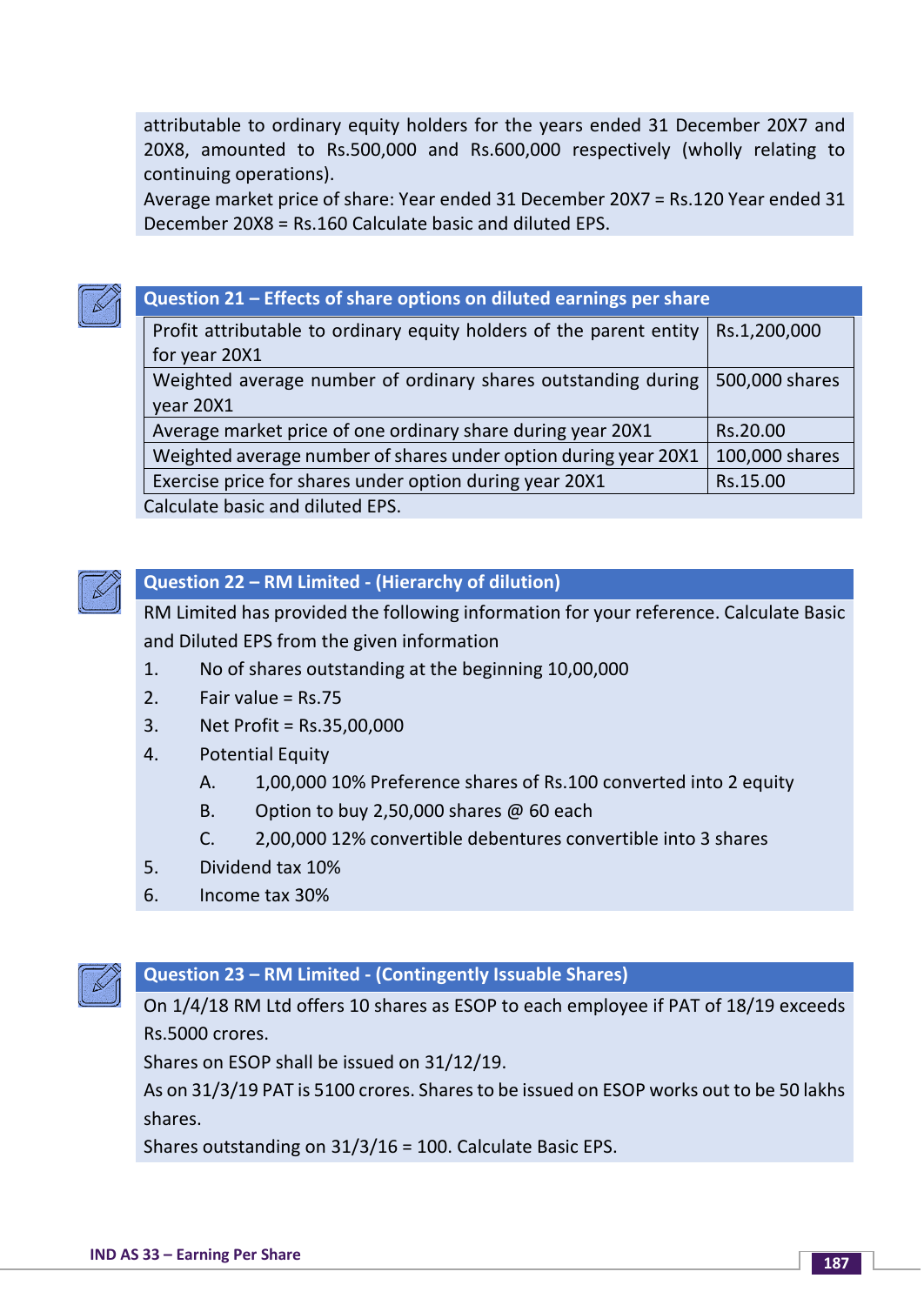

#### **Question 24 –**

Ordinary shares outstanding 1,000,000 (there were no options, warrants or during 20X1 convertible instruments outstanding during the period)

An agreement related to a recent business combination provides for the issue of additional ordinary shares based on the following conditions:

5,000 additional ordinary shares for each new retail site opened during 20X1 1,000 additional ordinary shares for each Rs.1,000 of consolidated profit in excess of Rs.2,000,000 for the year ended 31 December 20X1

Retail sites opened during the year : one on 1 May 20X1

one on 1 September 20X1

Consolidated year-to-date profit attributable to ordinary equity holders of the parent entity:

Rs.1,100,000 as of 31 March 20X1 Rs.2,300,000 as of 30 June 20X1 Rs.1,900,000 as of 30 September 20X1 (including a Rs.450,000 loss from a discontinued operation) Rs.2,900,000 as of 31 December 20X1 Calculate basic and diluted EPS.



# **Question 25 – An entity**

An entity issues 2,000 convertible bonds at the beginning of Year 1. The bonds have a three-year term, and are issued at par with a face value of Rs.1,000 per bond, giving total proceeds of Rs.2,000,000. Interest is payable annually in arrears at a nominal annual interest rate of 6 per cent. Each bond is convertible at any time up to maturity into 250 ordinary shares. The entity has an option to settle the principal amount of the convertible bonds in ordinary shares or in cash.

When the bonds are issued, the prevailing market interest rate for similar debt without a conversion option is 9 per cent. At the issue date, the market price of one ordinary share is Rs.3. Income tax is ignored.

Calculate basic and diluted EPS when

Profit attributable to ordinary equity holders of the parent entity Year 1 Rs.1,000,000 Ordinary shares outstanding 1,200,000

Convertible bonds outstanding 2,000

# **8. RETROSPECTIVE ADJUSTMENTS**

• Diluted EPS of any prior period presented should not be restated for changes in the assumptions used (such as for contingently issuable shares) or for the conversion of potential ordinary shares (such as convertible debt) outstanding at the end of the previous period. These factors are already taken into account in calculating the basic and, where applicable, the diluted EPS for the current period. Prior period's EPS data should be restated for the effects of errors and adjustments resulting from changes to accounting policies accounted for retrospectively.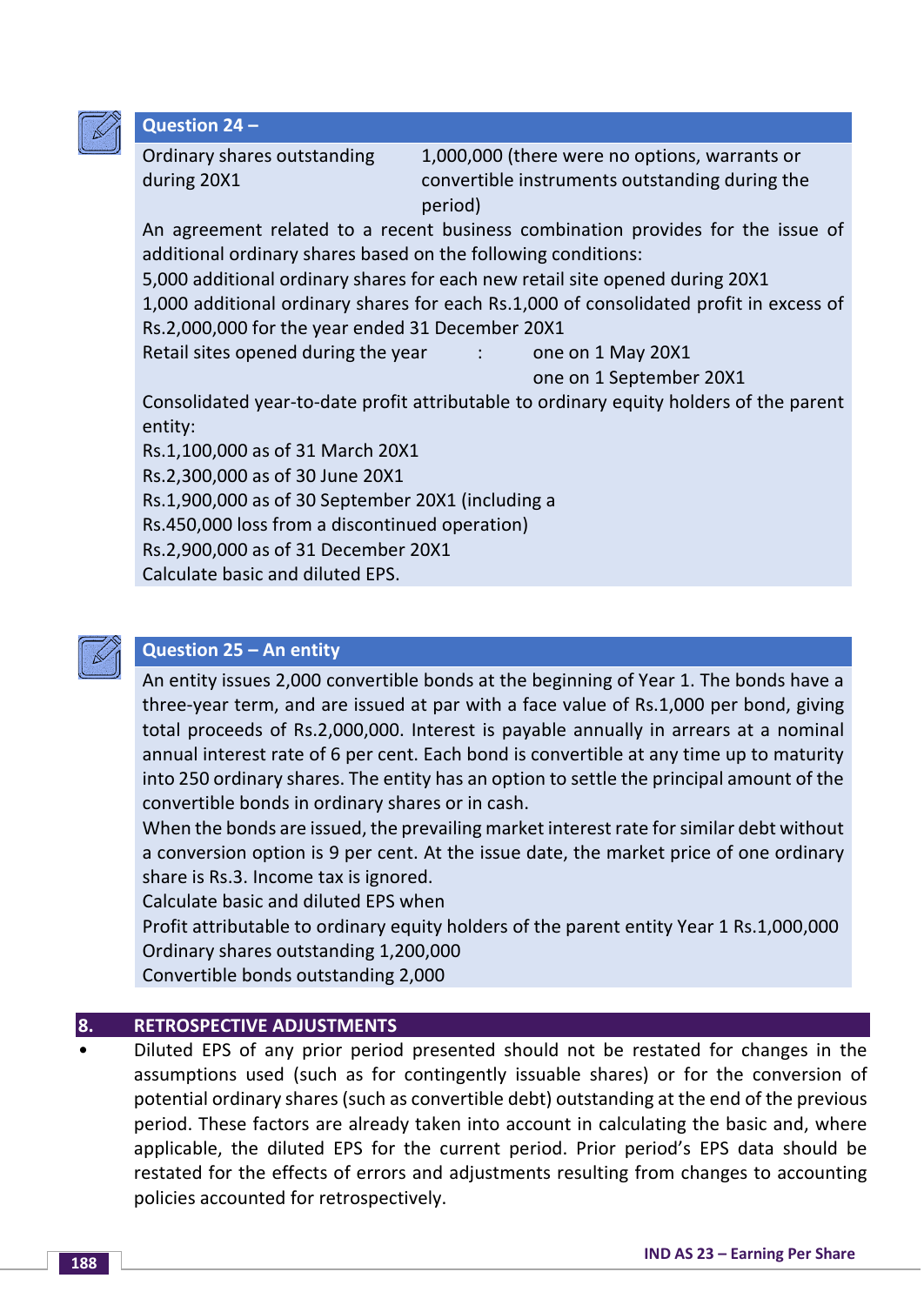• Basic and diluted EPS figures for the current period and for prior periods should include bonus issues, share splits, share consolidations and other similar events occurring during the period that change the number of shares in issue without a corresponding change in the resources of the entity (that is, retrospective application).

#### **9. PRESENTATION :**

- An entity shall present in the statement of profit and loss basic and diluted earnings per share for profit or loss from continuing operations attributable to the ordinary equity holders of the parent entity and for profit or loss attributable to the ordinary equity holders of the parent entity for the period for each class of ordinary shares that has a different right to share in profit for the period. An entity shall present basic and diluted earnings per share with equal prominence for all periods presented.
- Earnings per share is presented for every period for which a statement of profit and loss is presented. If diluted earnings per share is reported for at least one period, it shall be reported for all periods presented, even if it equals basic earnings per share. If basic and diluted earnings per share are equal, dual presentation can be accomplished in one line in the statement of profit and loss.
- If company does not have any potential ordinary shares, then company's basic and diluted EPS will be same. In such case company need not mention Basic EPS and Diluted EPS separately on two different lines. It can just mention on one line

|                              | 20X1 | 20X0 |
|------------------------------|------|------|
| <b>Basic and Diluted EPS</b> | 3.60 | 2.45 |

• An entity that reports a discontinued operation shall disclose the basic and diluted amounts per share for the discontinued operation either in the statement of profit and loss or in the notes. An entity shall present basic and diluted earnings per share, even if the amounts are negative (ie a loss per share).

# **10. ADDITIONAL TOPICS :**

- **10.1 PARTICIPATING EQUITY INSTRUMENTS AND TWO-CLASS ORDINARY SHARES :**
	- The equity of some entities includes:
		- (a) instruments that participate in dividend with ordinary shares according to a predetermined formula (for example, two for one) with, at times, an upper limit on the extent of participation (for example, up to, but not beyond, a specified amount per share).
		- (b) a class of ordinary shares with a different dividend rate from that of another class of ordinary shares but without prior or senior rights.
	- For the purpose of calculating diluted earnings per share, conversion is assumed for those instruments that are convertible into ordinary shares if the effect is dilutive. For those instruments that are not convertible into a class of ordinary shares, profit or loss for the period is allocated to the different classes of shares and participating equity instruments in accordance with their dividend rights or other rights to participate in undistributed earnings. To calculate basic and diluted earnings per share: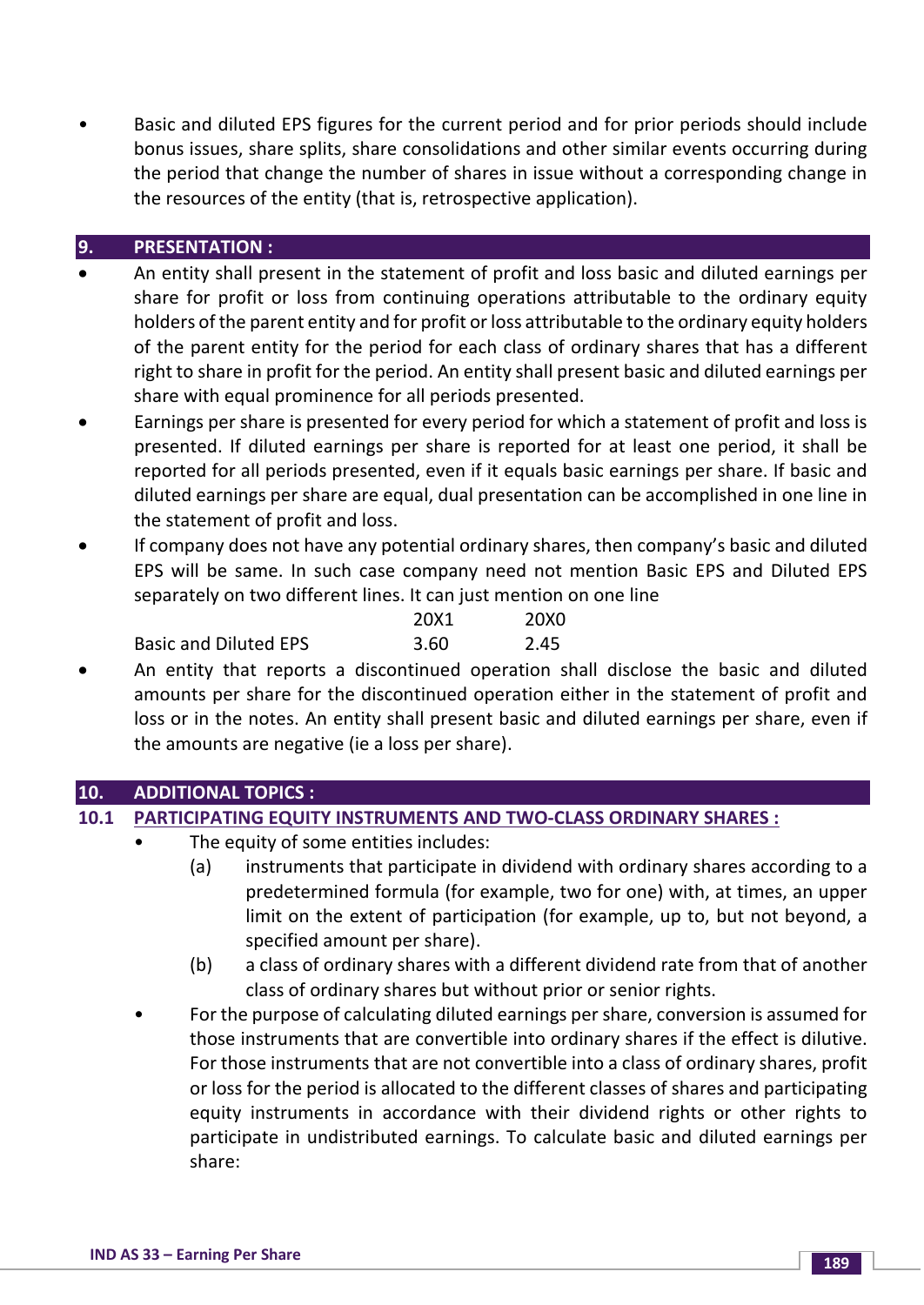- (a) profit or loss attributable to ordinary equity holders of the parent entity is adjusted (a profit reduced and a loss increased) by the amount of dividend declared in the period for each class of shares and by the contractual amount of dividend (or interest on participating bonds) that must be paid for the period (for example, unpaid cumulative dividend).
- (b) the remaining profit or loss is allocated to ordinary shares and participating equity instruments to the extent that each instrument shares in earnings as if all of the profit or loss for the period had been distributed. The total profit or loss allocated to each class of equity instrument is determined by adding together the amount allocated for dividend and the amount allocated for a participation feature.
- (c) the total amount of profit or loss allocated to each class of equity instrument is divided by the number of outstanding instruments to which the earnings are allocated to determine the earnings per share for the instrument.
- For the calculation of diluted earnings per share, all potential ordinary shares assumed to have been issued are included in outstanding ordinary shares.

# **10.2 PARTLY PAID SHARES :**

- Where ordinary shares are issued but not fully paid, they are treated in the calculation of basic earnings per share as a fraction of an ordinary share to the extent that they were entitled to participate in dividend during the period relative to a fully paid ordinary share.
- To the extent that partly paid shares are not entitled to participate in dividend during the period they are treated as the equivalent of warrants or options in the calculation of diluted earnings per share. The unpaid balance is assumed to represent proceeds used to purchase ordinary shares. The number of shares included in diluted earnings per share is the difference between the number of shares subscribed and the number of shares assumed to be purchased.

# **11. SELF PRACTICE QUESTIONS :**

#### **Question 26 – (Different Class of shares)**

Calculate EPS for both the class of shares from the following information Type A : No of shares with voting rights 3000 shares (FV 100) Type B : No of shares without voting rights 2000 shares (FV 100) Shares without voting rights shall receive 50% more dividend than type A shares PAT RS.1,40,000



# **Question 27 – An entity**

An entity has two classes of shares in issue:

- 5,000 non-convertible preference shares
- 10,000 ordinary shares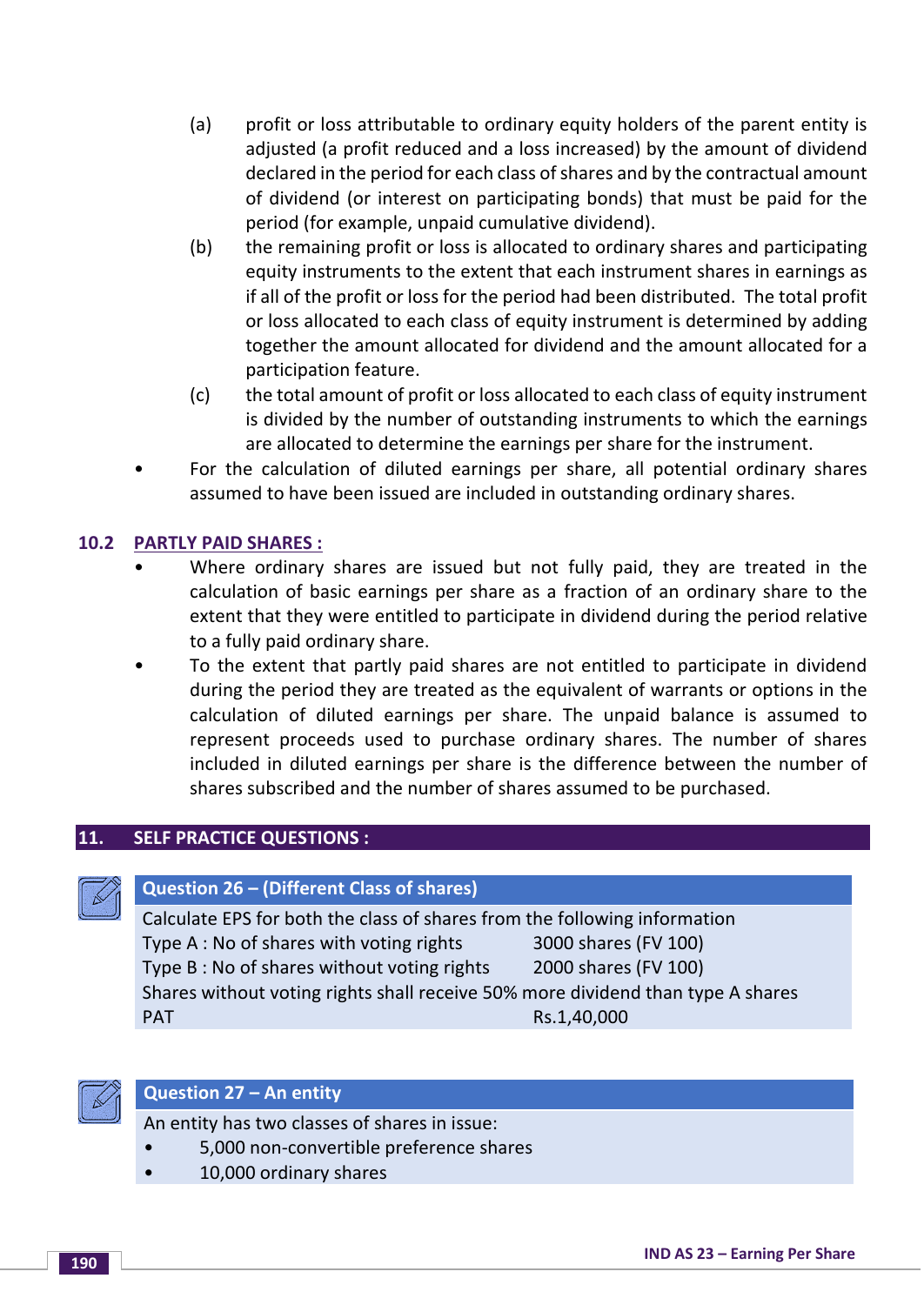The preference shares are entitled to a fixed dividend of Rs.5 per share before any dividends are paid on the ordinary shares. Ordinary dividends are then paid in which the preference shareholders do not participate. Each preference share then participates in any additional ordinary dividend above Rs.2 at a rate of 50% of any additional dividend payable on an ordinary share.

The entity's profit for the year is Rs.100,000, and dividends of Rs.2 per share are declared on the ordinary shares.

Compute the allocation of earnings for the purpose of calculation of Basic EPS when an entity has ordinary shares & participating equity instruments that are not convertible into ordinary shares.



#### **Question 28 –**

(This illustration does not illustrate the classification of the components of convertible financial instruments as liabilities and equity or the classification of related interest and dividends as expenses and equity as required by Ind AS 32).

| Profit attributable to equity holders of the parent entity | Rs.100,000 |
|------------------------------------------------------------|------------|
| Ordinary shares outstanding                                | 10,000     |
| Non-convertible preference shares                          | 6,000      |
| Non-cumulative annual dividend on preference shares        |            |

(before any dividend is paid on ordinary shares) Rs.5.50 per share

After ordinary shares have been paid a dividend of Rs.2.10 per share, the preference shares participate in any additional dividends on a 20:80 ratio with ordinary shares.

Compute the allocation of earnings for the purpose of calculation of Basic EPS when an entity has ordinary shares & participating equity instruments that are not convertible into ordinary shares



#### **Question 29 – (Paid up values)**

| Calculate Basic EPS from the following information |                                                |  |  |
|----------------------------------------------------|------------------------------------------------|--|--|
| <b>PAT</b>                                         | Rs.10,00,000                                   |  |  |
| 1/4/18                                             | 16500 FV 10 PU 7                               |  |  |
| 1/7/18                                             | 10000 FV 10 PU 6                               |  |  |
| 1/10/18                                            | Calls received from 16400 shares $@3/$ share   |  |  |
| 1/11/18                                            | Calls received from 10000 shares $@$ 4 / share |  |  |



#### **Question 30 – An entity**

An entity issues 100,000 ordinary shares of Re 1 each for a consideration of Rs 2.50 per share. Cash of Rs.1.75 per share was received by the balance sheet date. The partly